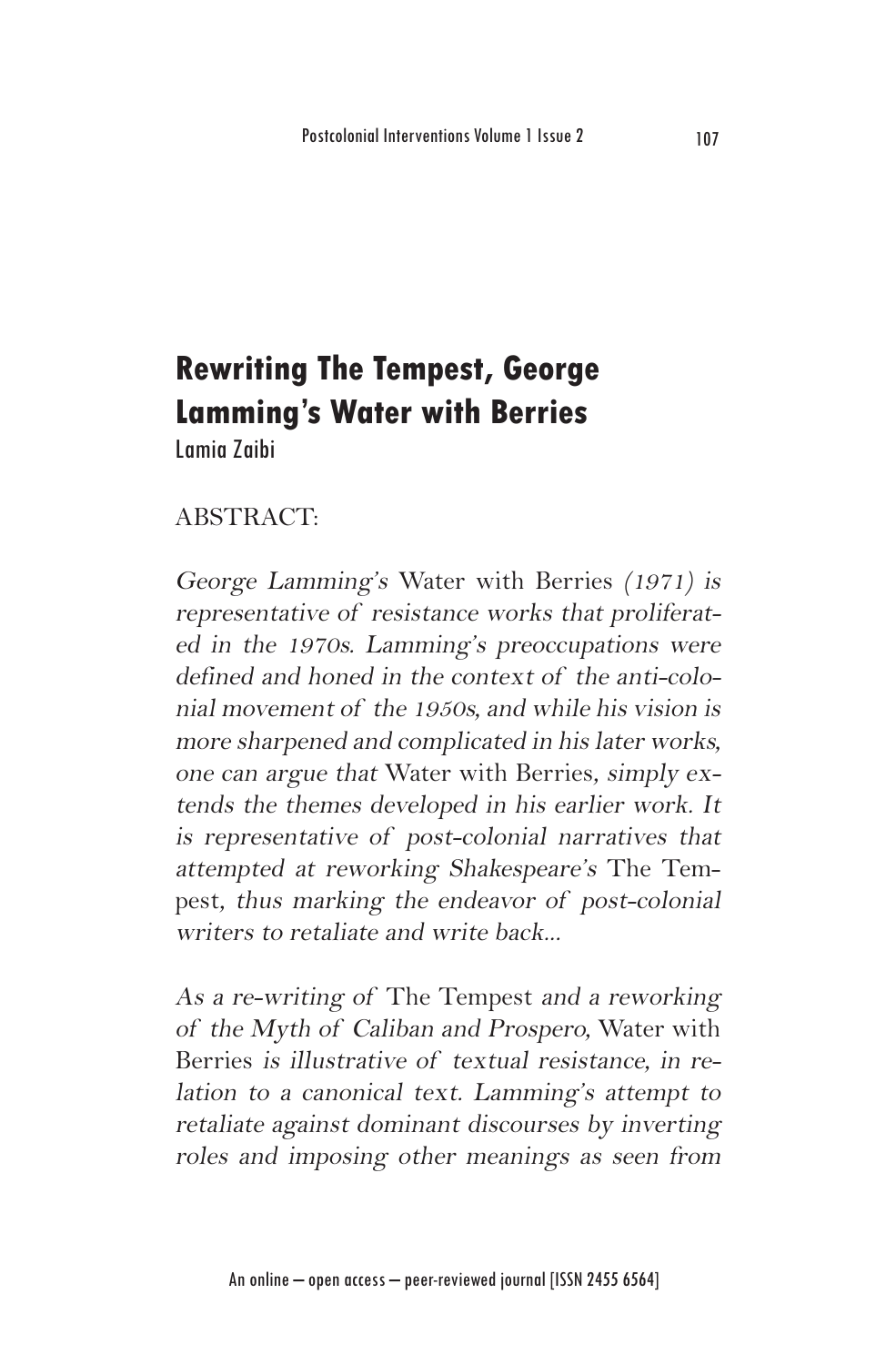the vantage point of the colonial subject is much in concordance with a rising interest in the play incorporated in the cultural forces against colonialism which was in full swing in the 1950s.

This essay is an attempt at showing how George Lamming uses the Caliban- Prospero model as a paradigm of resistance in view of recapturing their own cultural heritage and show that it has its own internal validity and ethos.

Keywords: resistance, culture, post-colonial studies, paradigm, language

## Introduction

The construction of national culture was a major concern of the Caribbean writers of the 1930s and 1940s. The quest for the creation of a national culture and a distinct Caribbean identity knew its apogee in the burgeoning literature of the 1950s, a period marked by a great wave of migration to London, which intensified the exiled writers' sense of 'West Indianness' and their contribution in the project of forging a 'nation' and building national identity. Caribbean works of art were thus engaged in the project of national consolidation and national liberation, emphasising the centrality of culture in the nationalist project. The "native intellectual", Fanon states, "should be engaged in the search for the truths of a nation [which] are in the first place its realities. He must go on until he has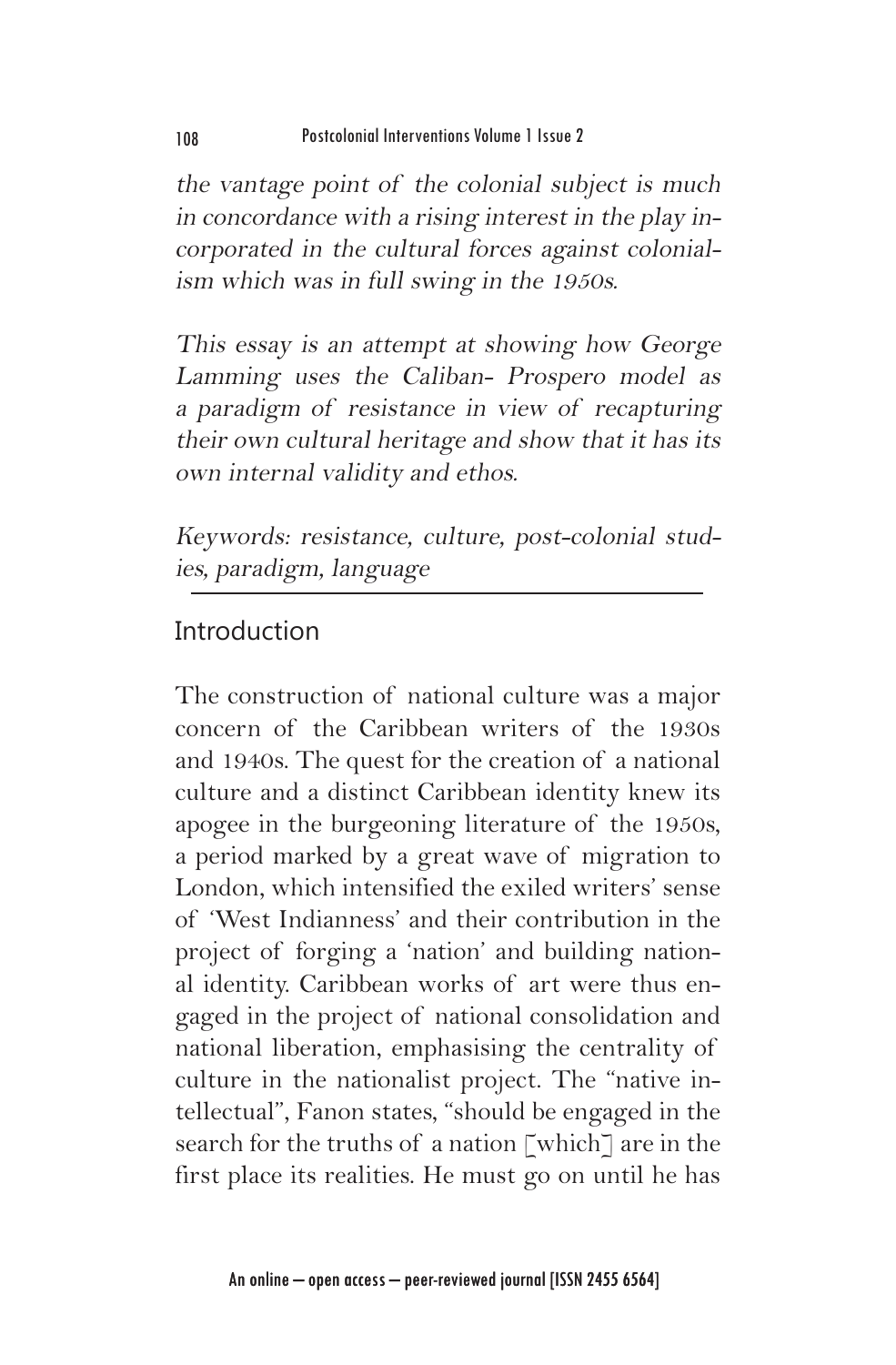found the seething pot out of which the learning of the future will emerge" (224).

Fanon's stance on the role of the intelligentsia underscores that narratives are liberating; a means whereby culture is recovered and national consciousness forged. This is achieved not only through the return to the past but also through the representation and interrogation of the 'colonial drama'. As such, the Caribbean novel is engaged in the production and construction of the nation as "an imagined community", a key concept in Benedict Anderson's understanding of the nation:

The members of even the smallest nation will never know most of their fellow- members, meet them, or even hear of them, yet in the minds of each lives the image of their communion…all communities larger than primordial villages of face-to-face contact (and perhaps even these) are imagined. (6)

Anderson's model of nationalism is based on the premise that nation formation is related to the emergence of "print capitalism", which led to the spread of common ideas and a standard language, thus creating a shared culture. However, Anderson's model has been challenged by many Post-colonial critics such as Partha Chatterjee whose main premise runs counter to Anderson's argument that anti-colonial nationalism is a 'derivative discourse' built on a mere imitation of the coloniser's lan-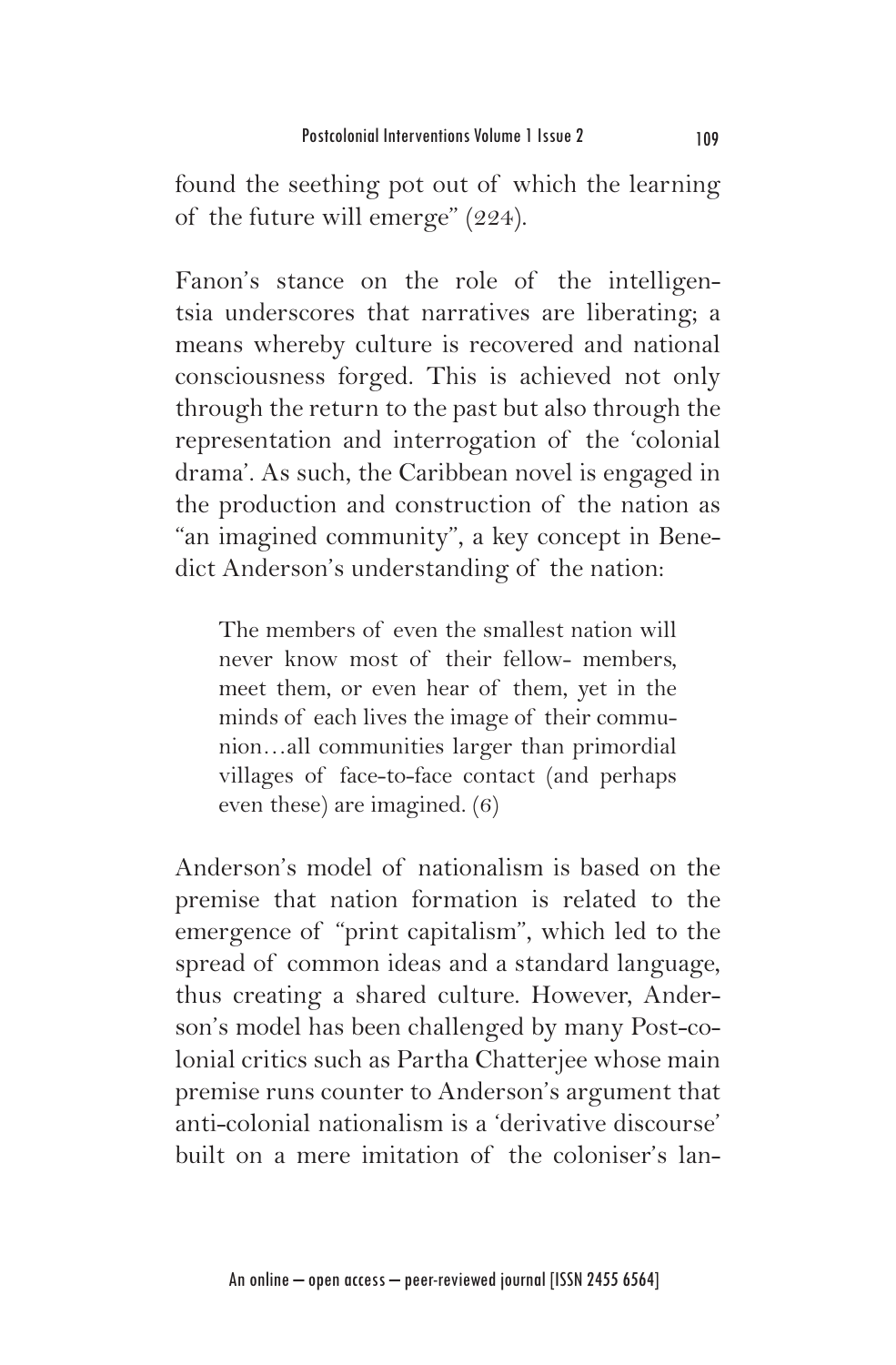guage and ideas (qtd. in Loomba 189). Conversely, Chatterjee contends that nationalism among the colonised, emerging out of the struggle against colonialism, is centred on the assertion and articulation of difference achieved through the valuation of its own culture (Chatterjee 6).

Cultural Resistance is hence articulated around the assertion of difference. Many Caribbean writers and critics, such as George Lamming, Kamau Brathwaite, Sylvia Wynter, Aimé Césaire, and Edouard Glissant have shown that language, religion, place and history have become unifying paradigms. The reworking of these paradigms is part of Caribbean poetics organised on the construction of identity, at the centre of the process of cultural resistance.

Central to the issues of subjectivity and agency are the use of the English language to retaliate against Western Eurocentric discourses. The concomitant appropriation and transformation of the English language is aimed at dismantling the Eurocentric discourse's organizing principles and totalizing 'truths' which construct identity around, among other things, the overlapping issues of race, gender and class.

In their endeavour to retaliate against dominant Eurocentric discourses, many Caribbean writers resorted to rewriting canonical texts such as Shakespeare's The Tempest. The reworking of the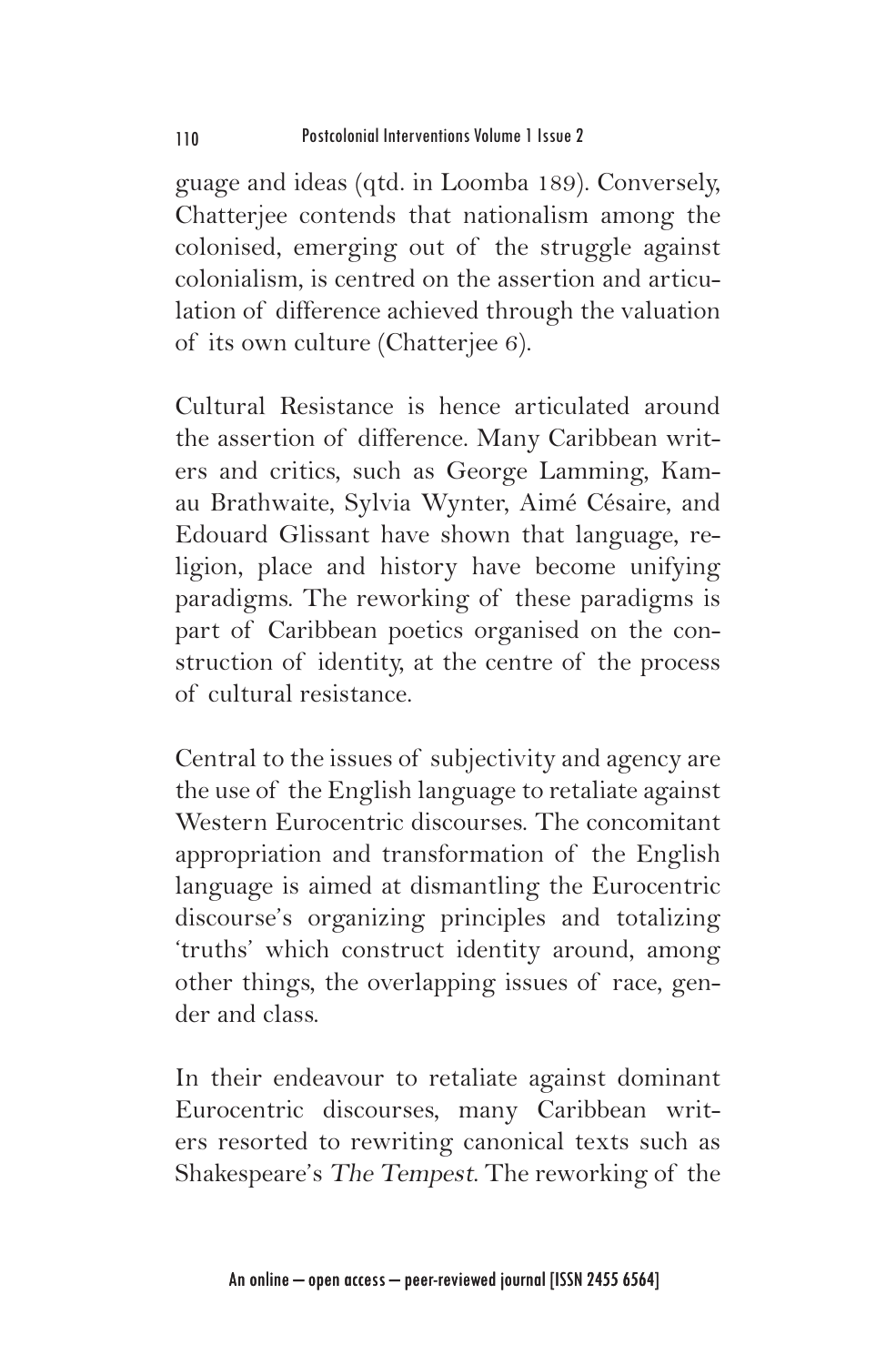play marks the endeavor on the part of Caribbean writers and critics to challenge the dominant entities and reiterate the call for decolonization. Using a canonical text, like The Tempest, is a strategy of resistance aimed at demystifying the power dynamic on which colonialism is based.

Within the category of Caribbean writers who took up The Tempest, one can cite Fernandez Retamar, Edward Kamau Brathwaite and Aimé Césaire. The different reworkings of the play followed the same course of endowing Caliban with a retaliating power, thus illustrating the culture of resistance, yet again. Caliban is indeed elevated to a heroic figure capable of imposing his will over his master, therefore empowered to make history.

In the different rewritings of The Tempest, Caliban was endowed with a symbolic dimension. He stands for the Caribbean man caught in a situation of utter dispossession not only of his power to act but of his right to speak. Caliban has hence become a model for post-colonial writers engaged in anti-colonial narratives that seek to dismantle master narratives and imperial discourses based on what Abdul Jan Mohamed calls the 'Manichean allegory' which works through negative representations and a process of 'othering the other'(109).

It is in this context that Lamming's reworking of The Tempest should be located. In an attempt to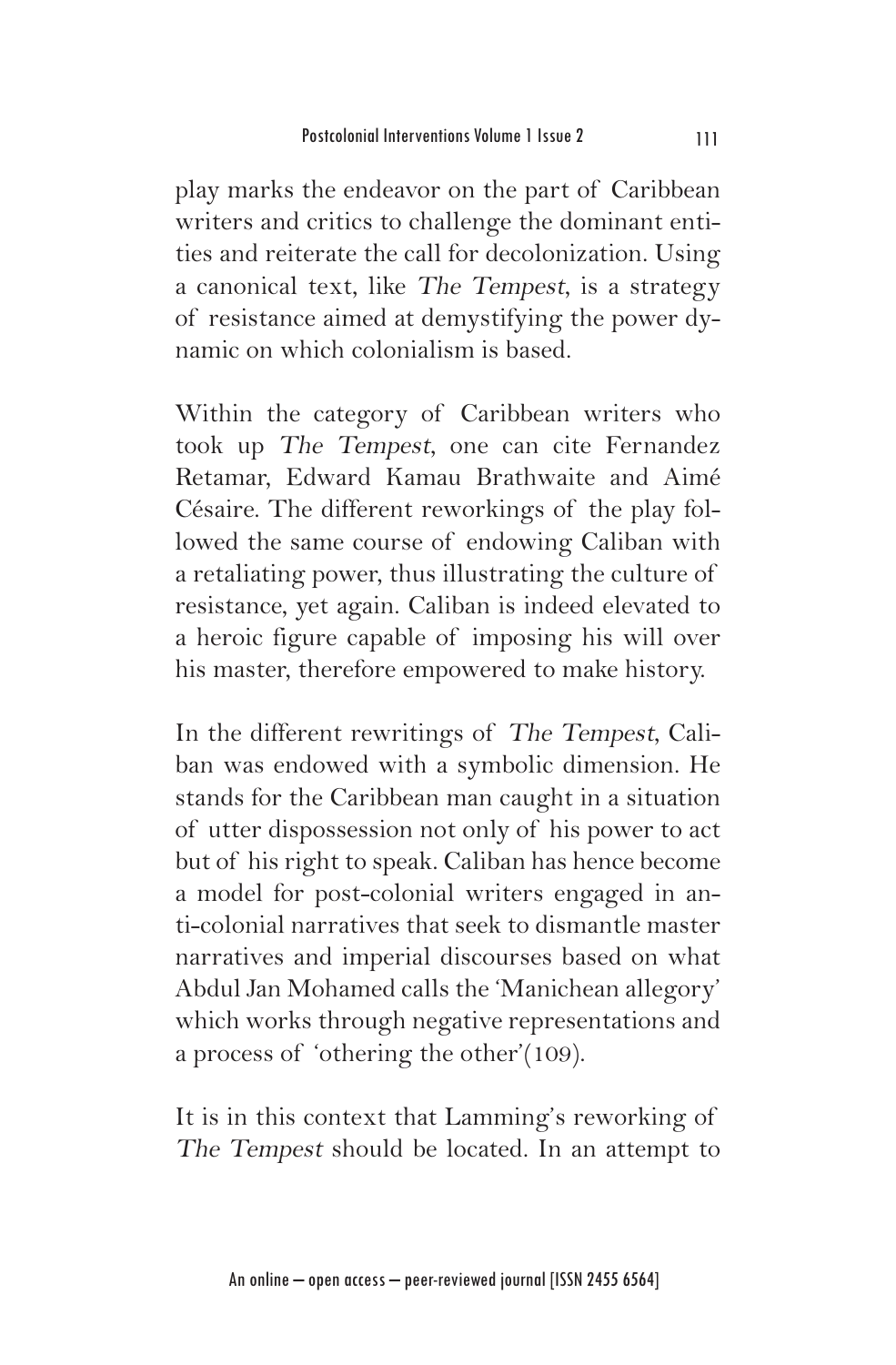debunk the myth generated by colonial conquest, Lamming gives the stage to Caliban — through the figure of Teeton, Roger and Dereck, three migrants from different origins — and confers on them the power to speak and change the course of history through different rebellious actions.

By exploring the relationship between the different characters, this paper argues that Lamming uses the Prospero- Caliban model as a paradigm of resistance. It aims to show that by reworking this paradigm, Lamming reenacts the 'colonial drama' at the heart of colonial power to explore the predicament of exile of West Indians in the post-independence era caught in the legacy of the colonial myth and the traumas of the past. The encounter between the descendants of Prospero and the descendants of Caliban ends up generating a spiral of violence conditioned by the traumas of the past, thus reiterating the curse of the encounter between both races.

#### The Poetics of Protest

The Tempest is centred on the dynamics of the master-slave relationship and the way the process of enslavement and entrapment of Caliban is carried out though language. Caliban is determined and constructed by the language of Prospero. Prospero's words determine and fix the image of Caliban who is situated in and produced by the dominant language of Prospero. The latter achieves full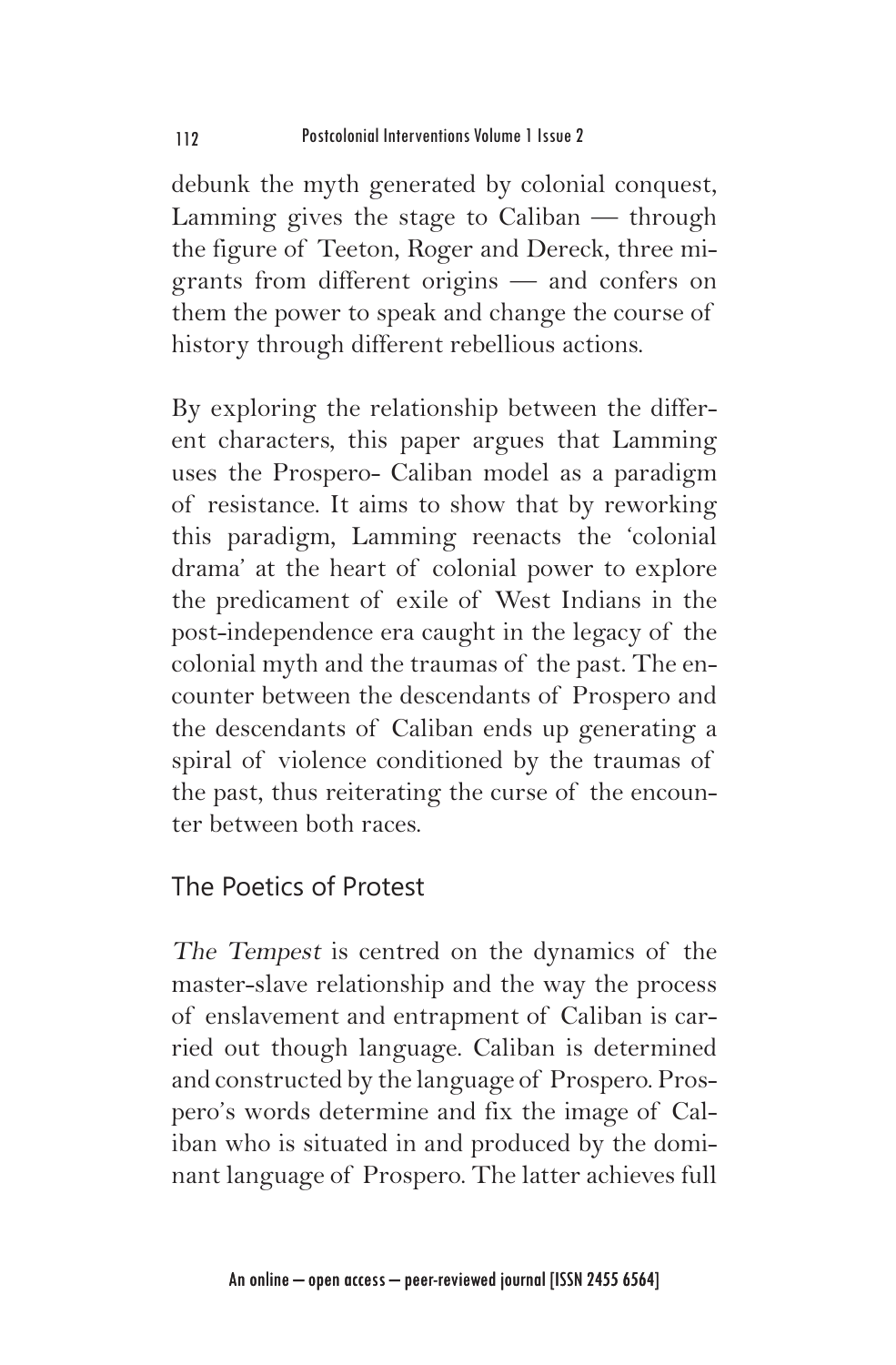control over the former not only through imposing his language and all the values it carries but also through Caliban's internalisation of that negative image and the acceptance of his status.

Caliban acknowledges the power of magic of Prospero and voices out his acceptance of his status as inferior: "I must obey, his Art is of such power/ It would control my dam's god Setebos/ and make a vassal of him" (1.2 39). The scene where Caliban proposes to be a slave to Stephano praying him to be his God is a good example of how Caliban reiterates his master's words and identifies himself using the same identity constructions as his master's:

- CALIBAN: I'll show thee every fertile inch O' th' island: and I will kiss thy foot: I prithee to be my god.
- TRINCULO: By this light, a most perfidious, and drunken monster, when's god's asleep he'll rob his bottle.
- CALIBAN: I'll kiss thy foot. I'll swear myself thy subject

At different points in the play, Caliban is referred to in terms such as the "lying slave", "savage", "monster", "vile race", and "filth". This shows that the power of Prospero's language lies in its ability to frame Caliban's representation and self- perception. These terms which define and construct him as the native savage are meant to justify the colonial enterprise and his status as the subjugat-

STEPHANO: Come on then: down and swear (2.2. 60).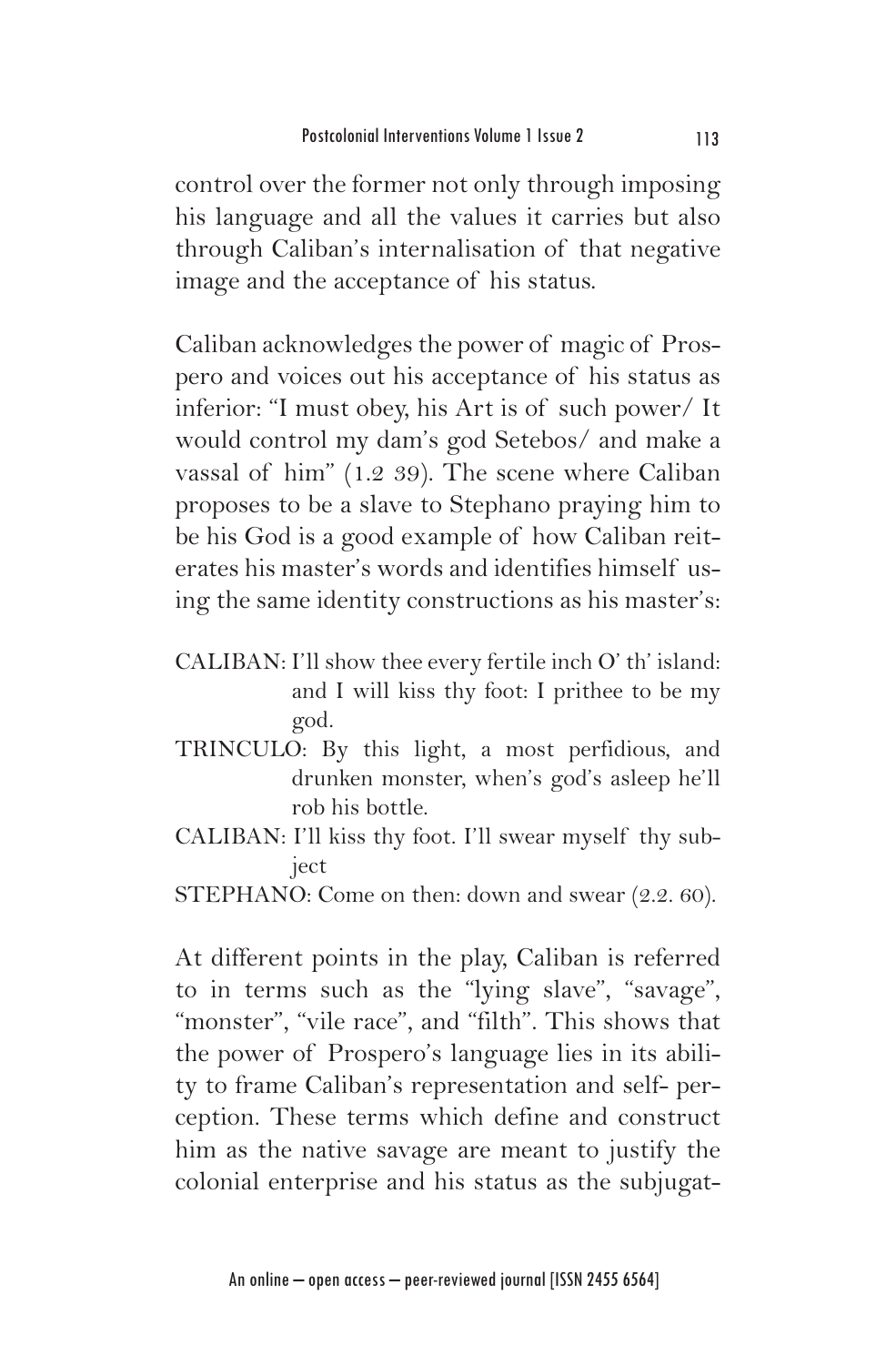ed other. That is, he becomes the archetypal figure of the colonised subject defined and produced by Prospero and by the assumptions regarding the use of language and its absence, on which the play is based. Bill Ashcroft explains the process by which Caliban is subjugated and relegated to the position of the savage "on whose nature/ Nurture can never stick" (4. 1. 188-9):

Caliban, as the marginalised indigene, is the antithesis of culture…in every respect he embodies the primitive colonized savage and indicates the comprehensiveness with which his depiction by an invading and hegemonic power justifies his subjugation (83).

The discourse whereby the subordination and subjugation of Caliban is justified can be traced in the speech of Prospero and Caliban in Act 1, scene 2. It lays bare the dynamics of power on which the relation between coloniser/colonised is based, and puts forth the implications of possessing language and the assumption of its absence:

PROSPERO: For this, be sure, to-night thou shalt have cramps, Side-stitches that shall pen thy breath up; […] CALIBAN: This island's mine. When thou cam'st first, Thou strok'st me, and made much of me, wouldst give me Water with Berries in't, and teach me how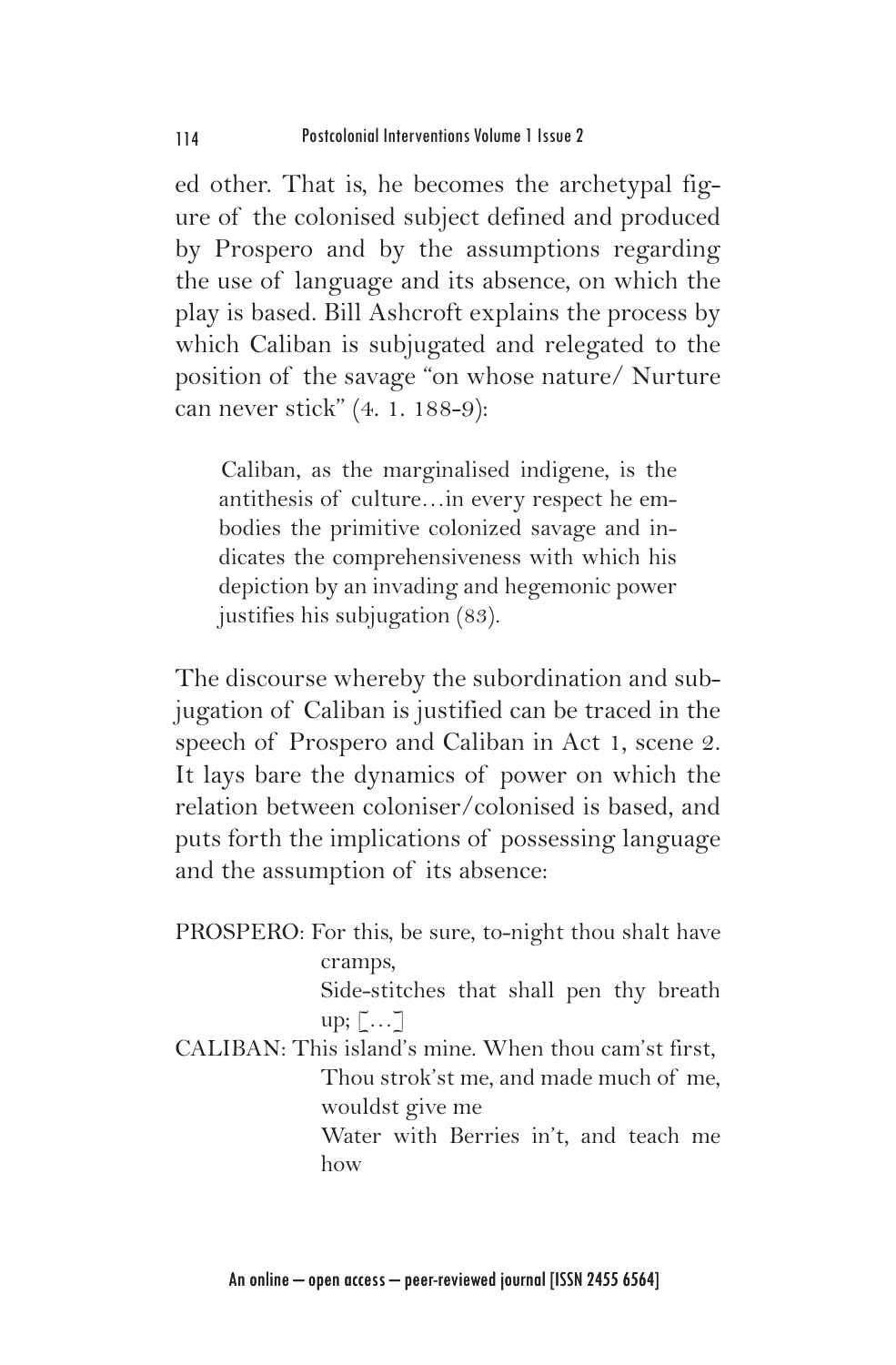To name the bigger light, and how the less, That burn by day and night: and then I love'd thee,  $\lceil \dots \rceil$ Curs'd be I that did so! […] For I am all the subjects that you have, Which first was mine own king: and here you sty me In this hard rock, whilst you do keep from me The rest o'the island (1.2. 37-38).

Indeed, Caliban's speech to Prospero underscores the linguistic implications of the colonial enterprise and the way the colonial encounter depends on the assumptions that it is the coloniser who brings and purveys light, civilisation, language and above all culture. Caliban's forceful statement that "This island's mine, by Sycorax my mother" is a bitter cry of his possession and inheritance of the land. His statements to Prospero like "teach me how to name the bigger light"[…] "whilst you do keep from me the rest o'the island" resonate as an avowal of the process whereby Prospero as the prototype of the coloniser snatches Caliban's land, thus exposing the mechanisms by which the colonial power takes over the place, wiping out all that pre-existed colonisation. Caliban's inarticulacy is juxtaposed with the power of Prospero to name the place and to perpetrate the names he attributes, which is a sign of power and a means whereby the coloniser controls reality for these names construct identity and translate a given attitude towards reality.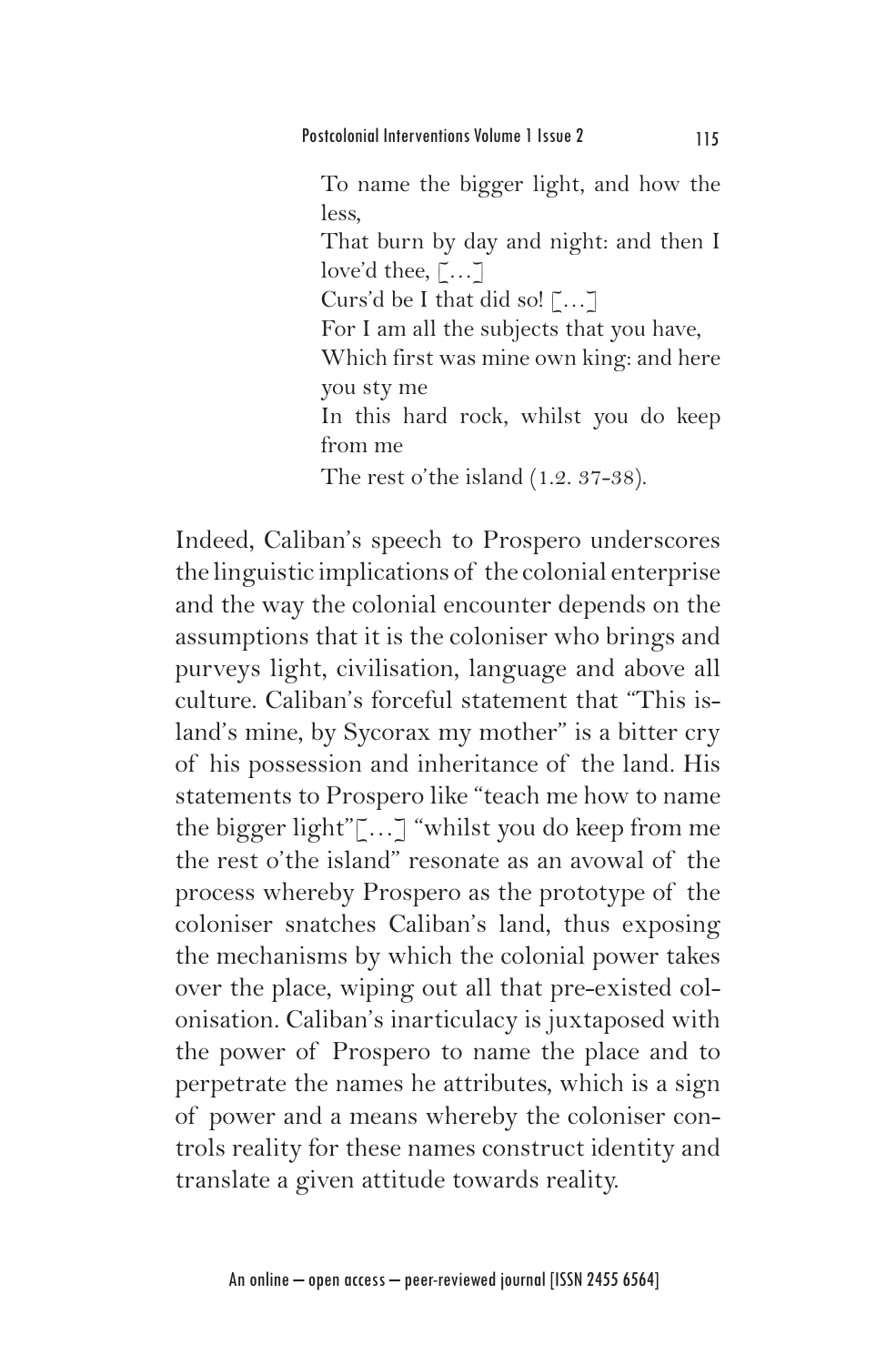The core premises of colonial discourse are drawn upon by Miranda whose speech recalls that of Prospero and resonates as a justification of the colonial mission. It is governed by binary oppositions intrinsic to colonial discourse. Miranda's words fix the identity of Caliban as an "abhorred slave" "a savage" "a thing most brutish" and reveal the linguistic authority on which the colonial encounter is based:

MIRANDA: Abhorred slave,

Which any print of goodness wilt not take, Being capable of all ill: I pitied thee,

- Took pains to make thee speak, taught thee each hour
- One thing or other: when thou didst not, savage,

Know thine own meaning; but wouldst gabble, like

A thing most brutish, I endow'd thy purposes With words that made them known (1.2.38).

Caliban is constructed and produced by the gift of language. His disempowerment and lack of agency stem from his absence of language. However, this does not impede him from retaliating against Prospero. His speech "You taught me language, and my profit on't / Is, I know how to curse / The red plague rid you / For learning me your language" (1.2.39) resonates as a bitter shriek for resistance. Caliban's use of Prospero's tongue to curse him implies the use of language as a tool of resistance and retaliation.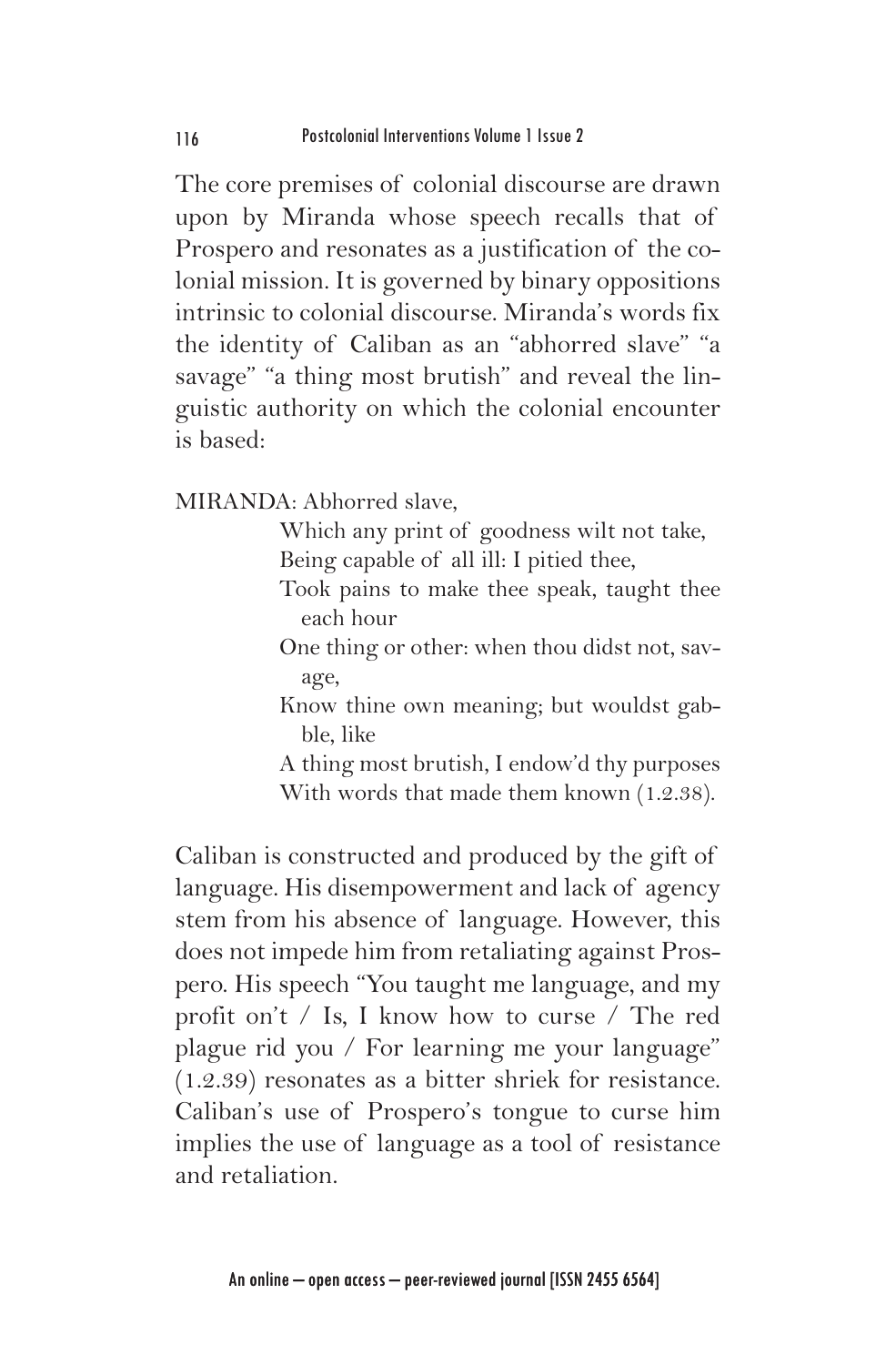His curse translates into an attempt at inverting the power structure that relegates him to the position of the savage and marginalised. It epitomises the potential of turning the mother language to one's advantage and transforming it to fit one's purposes. The dialectics of appropriation and transformation that this model of linguistic resistance purports accounts for its use by writers engaged in anti-colonial narratives. Bill Ashcroft underlines the transformative power of language showing that the power of Caliban's language does not reside in cursing the master but rather in transformation, hence its use as a weapon of resistance in post-colonial writings:

Caliban is not imprisoned in language incontrovertibly because it is by using Prospero's language (or any other) that Caliban can actualize his own possibility for being. This power is the key to the transformative dynamic of post-colonial writing and cultural production. Such a dynamic emerges in Caliban's determination to answer back to one who has such manifest power over him (91).

Yet, the debate about the validity and necessity to embrace and adapt the language of the coloniser as the only route towards resistance hovers between acceptance and total rejection. The perspectives of George Lamming, Edward Kamau Brathwaite and Derek Walcott, for instance, run counter to that of Ngugi Wa Thiongo, one of the fervent advocates of the need to break ties with English and recover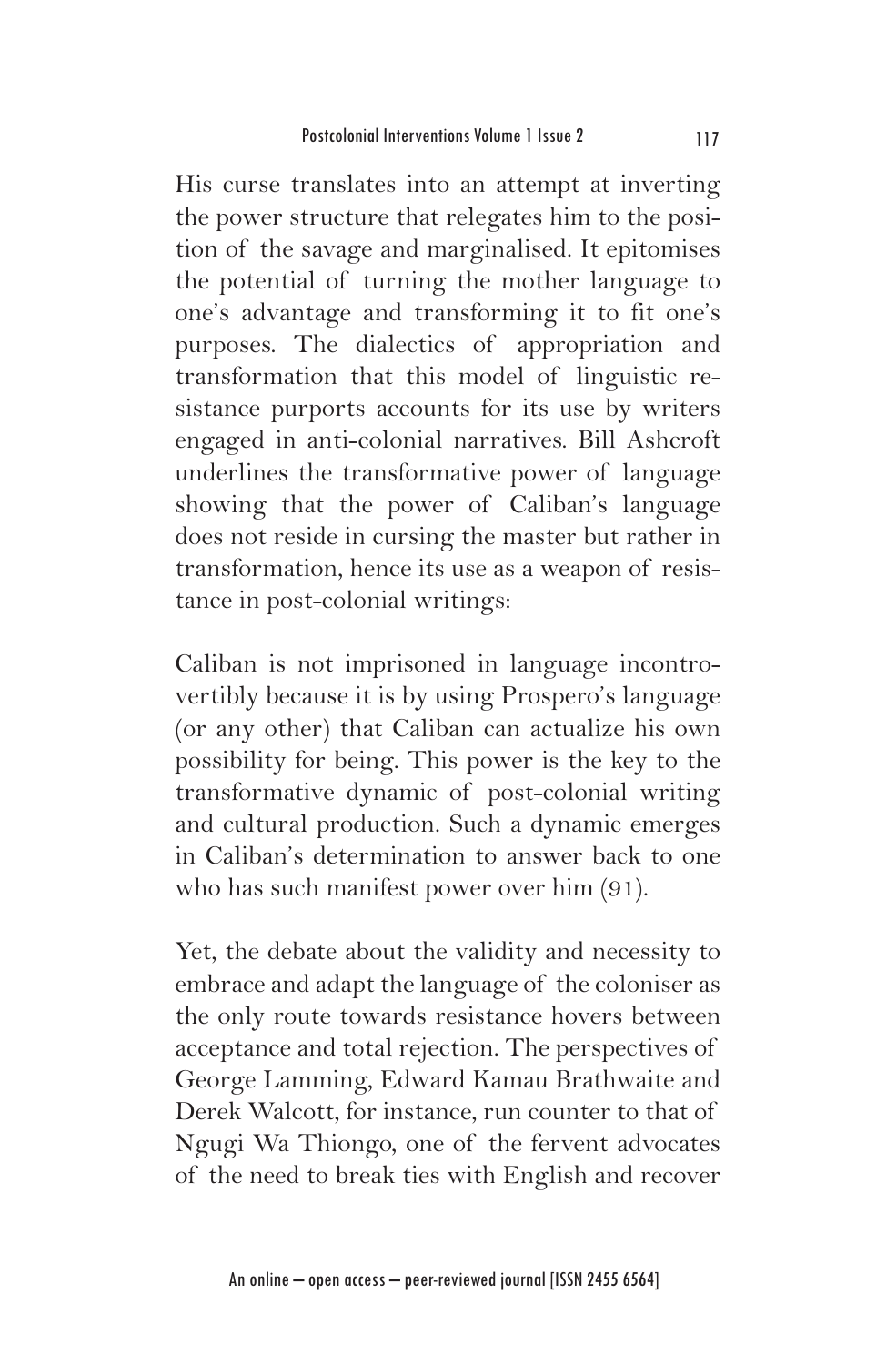one's language. In The Pleasures of Exile, Lamming discusses the post-colonial writers' dilemmas vis-à-vis the use of English to write counter- narratives:

Caliban is his convert, colonized by language, and excluded by language. It is precisely this gift of language, this attempt at transformation which has brought about the pleasure and paradox of exile[…] I am a direct descendent of slaves, too near to the actual enterprise to believe that its echoes are over with the reign of emancipation. Moreover, I am a direct descendant of Prospero[…] using its legacy of the language not to curse our meeting but to push it further, reminding the descendants of both sides that what's done is done, and can only be seen as a soil from which other gifts, or the same gift endowed with different meanings, may grow towards a future[…] which must always remain open (15).

Lamming's perception of the Caliban/Prospero model can be understood in terms of the dialectics of entrapment and empowerment and/or transformation. This accounts for the paradoxical nature of exile where pleasure and bitterness co-exist. Exile is marked by alienation and disillusionment. However, it is this very alienation that paves the way for self-awareness and coming to terms with one's past, a necessary and key step towards a comprehensive understanding of one's present and creating one's future.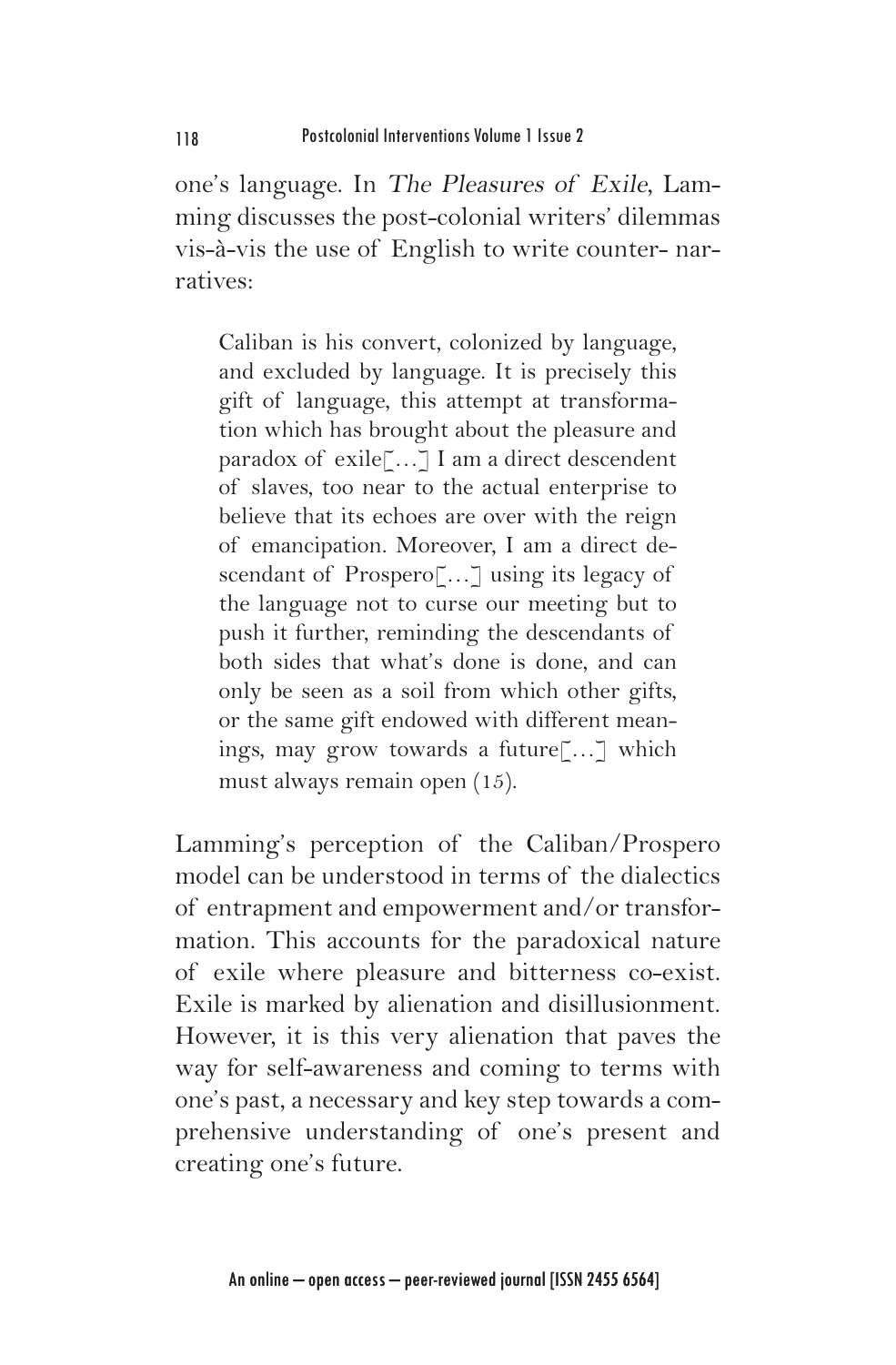Lamming's relation to English is somehow ambivalent. On the one hand, he recognises that Caliban is totally inscribed in English and imprisoned by that language. On the other hand, he states that this "gift of language" is a prerequisite for self-awareness and resistance. It is only by negotiating and producing new meanings that Caliban can mend the fragmented pieces of his identity and move ahead. Indeed, Lamming goes even further by admitting that he is a descendant of both Caliban and Prospero. That is, he takes in the whole history of alienation and displacement related to the drama of the Middle Passage and concurrently declares the English language as his language, a necessary language, and a "necessary avenue towards areas of the self which could not be reached in any other way"(109).

### In Search for Lost Origins

Water with Berries is centred on the migratory experience of three artists from the island of San Cristobal. Teeton, Derek and Roger fled their native island seeking liberation and growth. However, their journey to the very seat of colonial power further intensified their sense of entrapment and their failure to liberate themselves from the burdens of their colonial past. Hence, the theme of migration is a backdrop against which Lamming explores the predicament of exile of West Indian Intellectuals in the post-colonial era.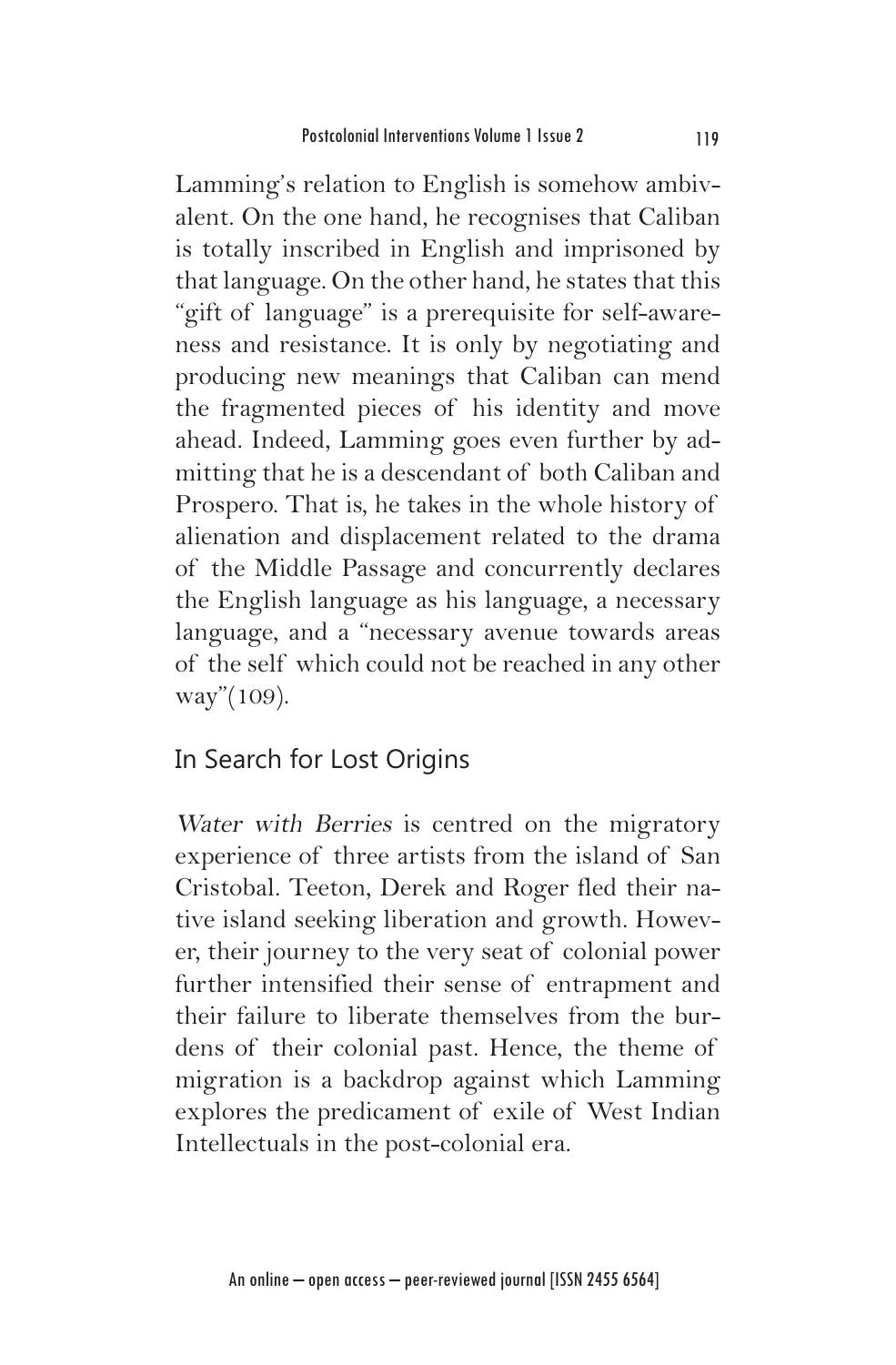The narrative examines the interracial relationships between Teeton and his landlady, the Old Dowager and that of Derek, Roger and Nicole. These relationships are representative of the complexity of the exile situation which is a surrogate for the 'colonial drama' of the encounter between the former coloniser and colonised. In The Pleasures of Exile, Lamming describes the predicament of exile as "a reciprocal process" in which "to be a colonial is to be a man in a certain relation; and this relation is an example of exile" (25).

In a sense, the three protagonists are different facets of Caliban caught in a state of dependence and resignation. Teeton is emotionally entrapped and totally subsumed to the power of Old Dowager feeling like "a puppet that moved at the sound of her voice" (36). Derek seems to be unable to evolve in his career as an actor for the only role he plays is that of the dead corpse. Roger, an East Indian musician, is in a deadlock situation further complicated by the conflictual relationship with his wife Nicole, a white North American woman.

Yet, as the plot unravels, the three protagonists' sense of dislocation becomes more acute as they come to realise that "time had begun to put a strain on their refuge" and that "the islands were no longer behind them" (69).They all start to question their subject positions and their relationships based on dependence. Their awareness of their status leads them to undertake violence in a thirst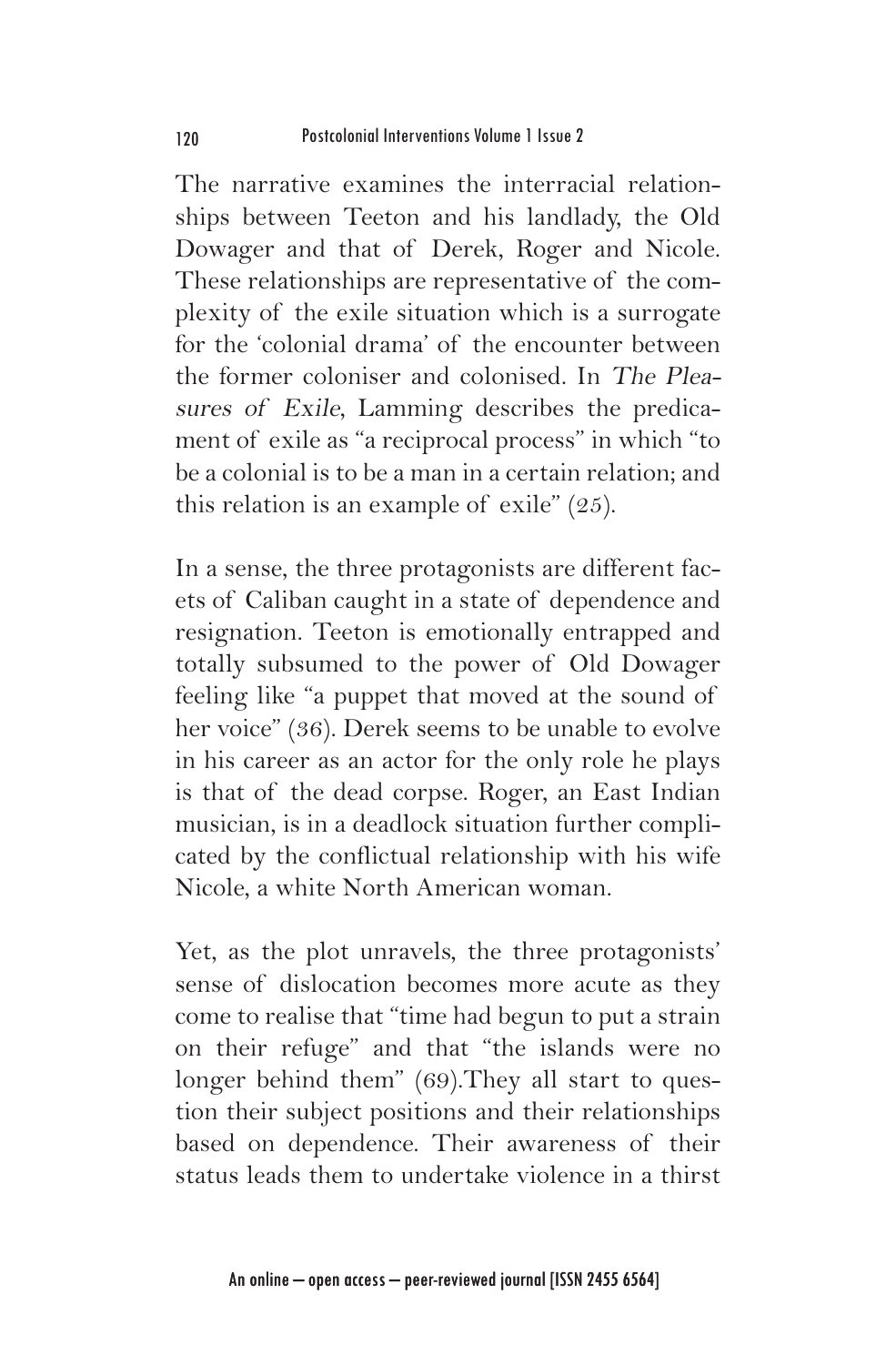for transformation and liberation. As Taylor puts it, their violent acts result from "the leap of consciousness [that] occurs in the revolutionary moment  $\lceil$  in which $\lceil$  the call to battle is made" (185).

This marks the change of the relationship between Prospero and Caliban thanks to the gift of language, given to Caliban by Prospero (and/ or Miranda), allowing him to come to terms with the real nature of their relationship. As Wilfred Cartey points out, "the gift of language brings about a new way of seeing and informs the backward glance, making Caliban seek and ask the question of identity" (126).

By empowering his protagonists, Lamming transforms the trope of Caliban and adapts it to the post-colonial context. He reverses the situation by giving more credit to Caliban over Prospero, incarnated by Old Dowager whose eagerness for command and impulse for power recalls Prospero's infatuation with controlling reality. While Lamming aligns with Shakespeare in his portrayal of Prospero, he replaces the male figure of Prospero by a female figure, hence pointing out to the change in the relationship between the descendants of both races in the post-colonial era. As Lamming points out:

Whereas Prospero in The Tempest is a male force because the world from which he is operating is aggressive, expansionist and conquer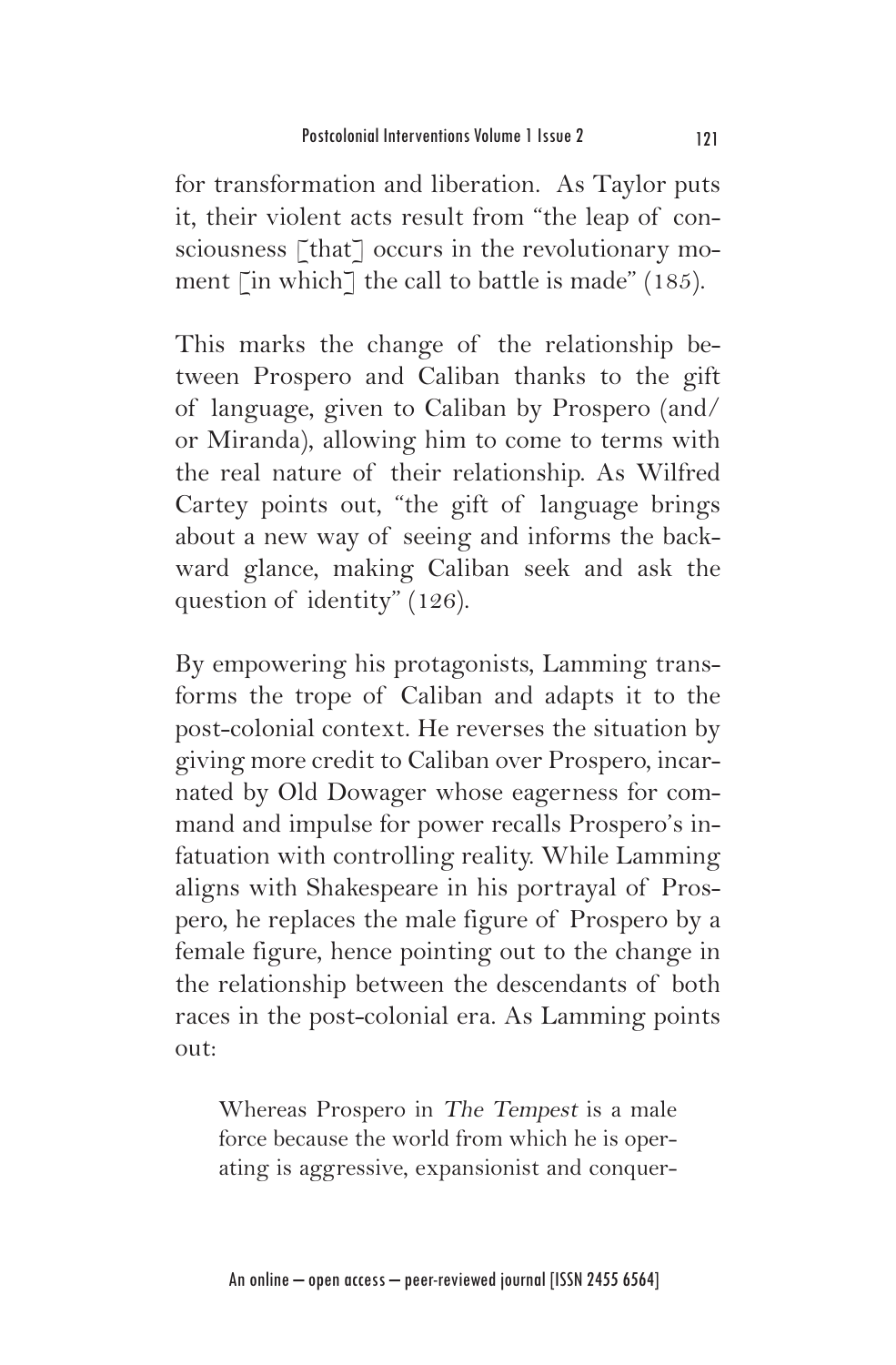ing, by the time we get to Water With Berries, that world has now contracted in a way. It has now retreated; it has aged. And what we see in the Old Dowager is the age, the remoteness, in some way the impotence of the earlier Prospero (qtd.in Cudjoe 209).

By the end of the novel, Lamming also transforms the image of Caliban, through the character of Teeton, Roger and Derek, as he endows them with the capacity to retaliate. Contrary to Caliban in The Tempest who did not go beyond associating with Trinculo and Stephano, the three protagonists resorted to violence as part of their quest for identity. While The Tempest ends on a positive note, Water with Berries ends in a spiral of violence, represented as the sole possibility for the protagonists to come to grips with a new sense of self and fulfil the urge to return and take part in the imminent revolution in San Cristobal.

This implies that Lamming adds the dimension of violence in his reimagining of the relationship between the former colonizer and colonized, endowing violence with a therapeutic and liberating force. As M. P Joseph argues, Lamming's stance echoes Fanon's view of violence as a "cleansing force" (69). Indeed, Lamming claims that given the traumatic history and experience of colonialism, the relation cannot end in "a cordial manner" without a "smashing" for "there is almost a therapeutic need for a certain kind of violence in the breaking"  $(210).$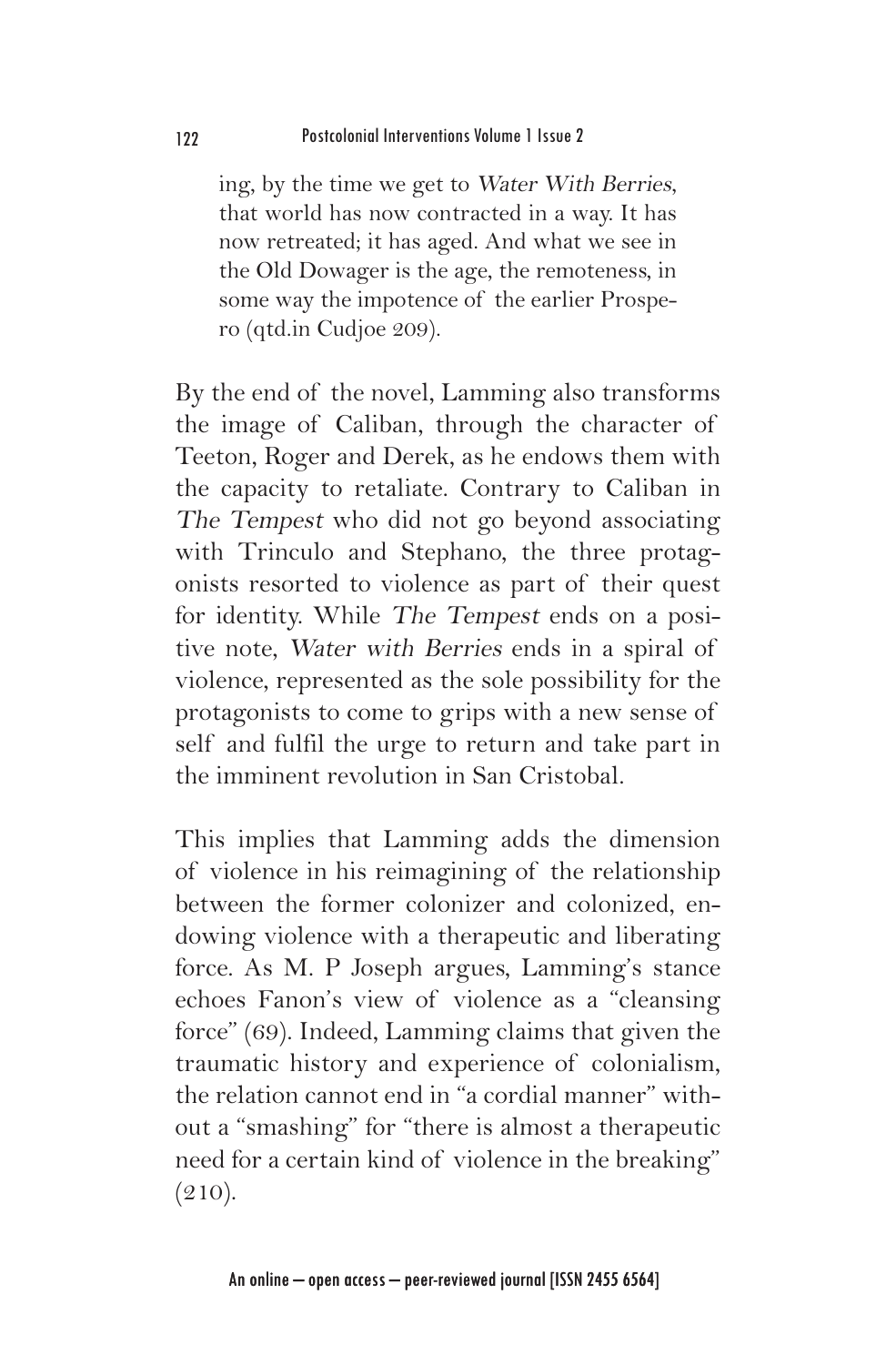By the end of the novel, Roger wants to burn the house of Old Dowager and put the Mona Bar to fire. He even goes mad and threatens Derek with a knife as Nicole tells him about her pregnancy. His actions, spurred by the prospect of having a white child, reflect the old fears of miscegenation and the anxiety of the mixing of two races. This is another detail that recalls the fear, voiced out by Caliban in The Tempest, that the contact will "people the isle with Cannibals" (Loomba 162).

Derek rapes a white woman on stage, following a racial insult from the theatre's agent which filled him with rage and brought to the surface the racial constructions and the myth of the black savage. The detailed rendering of the rape scene and the representation of Derek as a "dragon of legend [...] released on the stage", with a "cannibal rage", a "monstrous shadow […] spreading through the land" (242) recalls Prospero's inscription of Caliban within the colonial myth of the Black savage when he accused him of the attempted rape of Miranda and "violat $\lceil \text{ing} \rceil$  the honour of  $\lceil \text{his} \rceil$  child" (1.2.38).

While in The Tempest, Caliban ends up by regretting his plot with Stephano and Trinculo saying: "what a thrice-double ass / was I to take this drunkard for a God? / And worship this dull fool?" and decides to be "wise hereafter, and seek for grace" (5.1. 95), the fate of Teeton is thoroughly different. Lamming elevates him to a hero and a rebel. As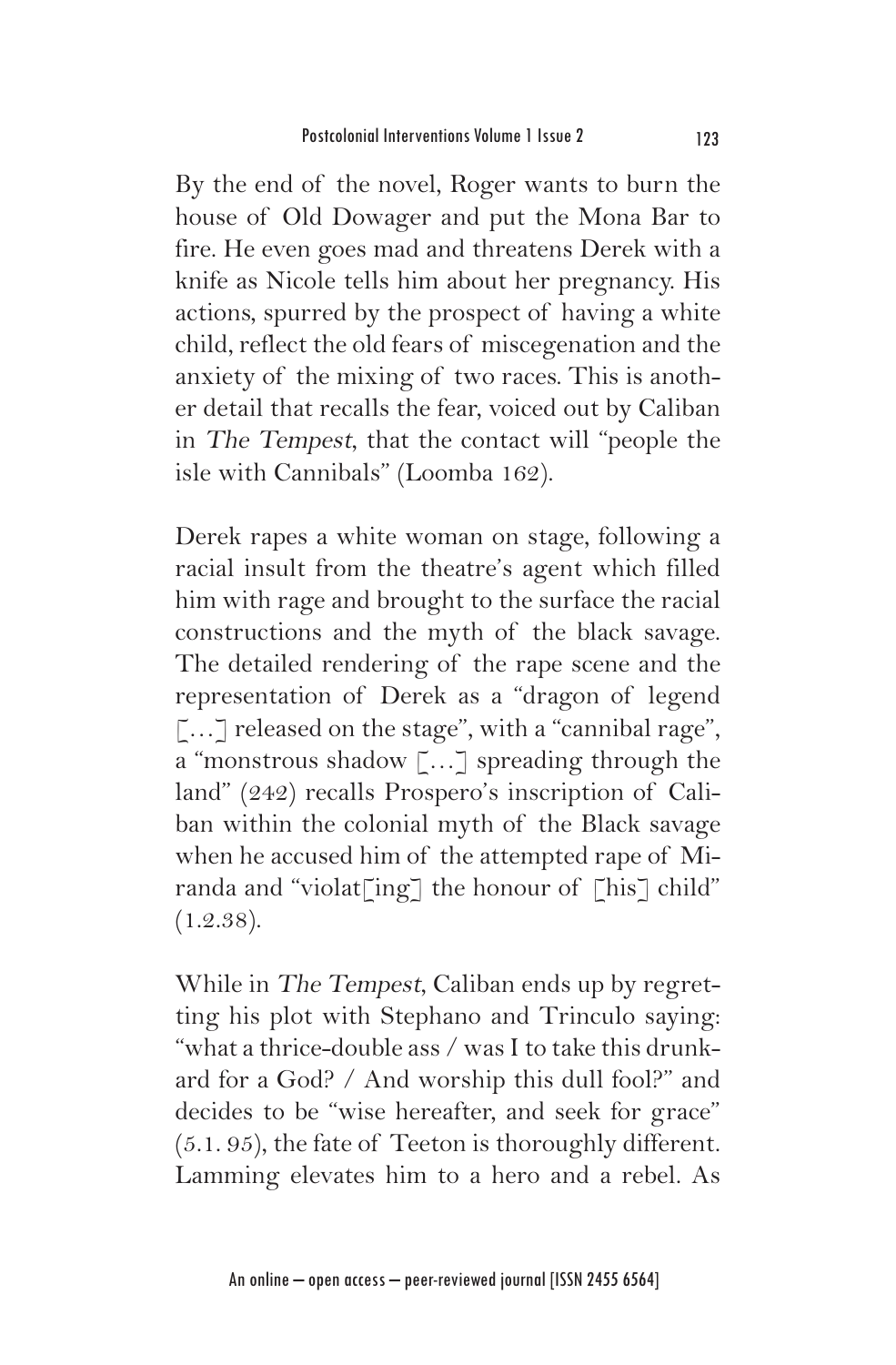Teeton hears the news of an imminent revolt in San Cristobal and of the suicide of his wife Randa, he is filled with guilt. He regrets having deserted her after the San Souci affair, after which he had to escape because he tried with his fellows to overthrow the government in the region of San Souci.

Teeton feels an urge to return and take part in the burgeoning protest movements in his native island. He kills Old Dowager, after the latter kills Ferdinand, her husband's brother who informed her that their daughter Myra is not dead but rather kidnapped by his brother and brought up on a derelict island. Myra's story and her name recall Miranda, yet another detail that makes a strong link with The Tempest.

Lamming rewrites Miranda's rape by Caliban through telling the story of Myra's rape, a means to recreate the horrors of the colonial past. The violence of Myra's rape is hence inscribed within the violent legacy of The Tempest and can be read as a completion of that act. The detailed description of the rape scene brings to the fore the atrocity of the act itself: "they made a bonfire to celebrate their rape of me  $\lceil \dots \rceil$  they would rest and return, giving the interval over to the animals: father's two hounds […] I couldn't tell which body was the man's and which belonged to the beasts" (150).

Moreover, the encounter between Teeton and Myra, who appears as a voice spirit in the desert-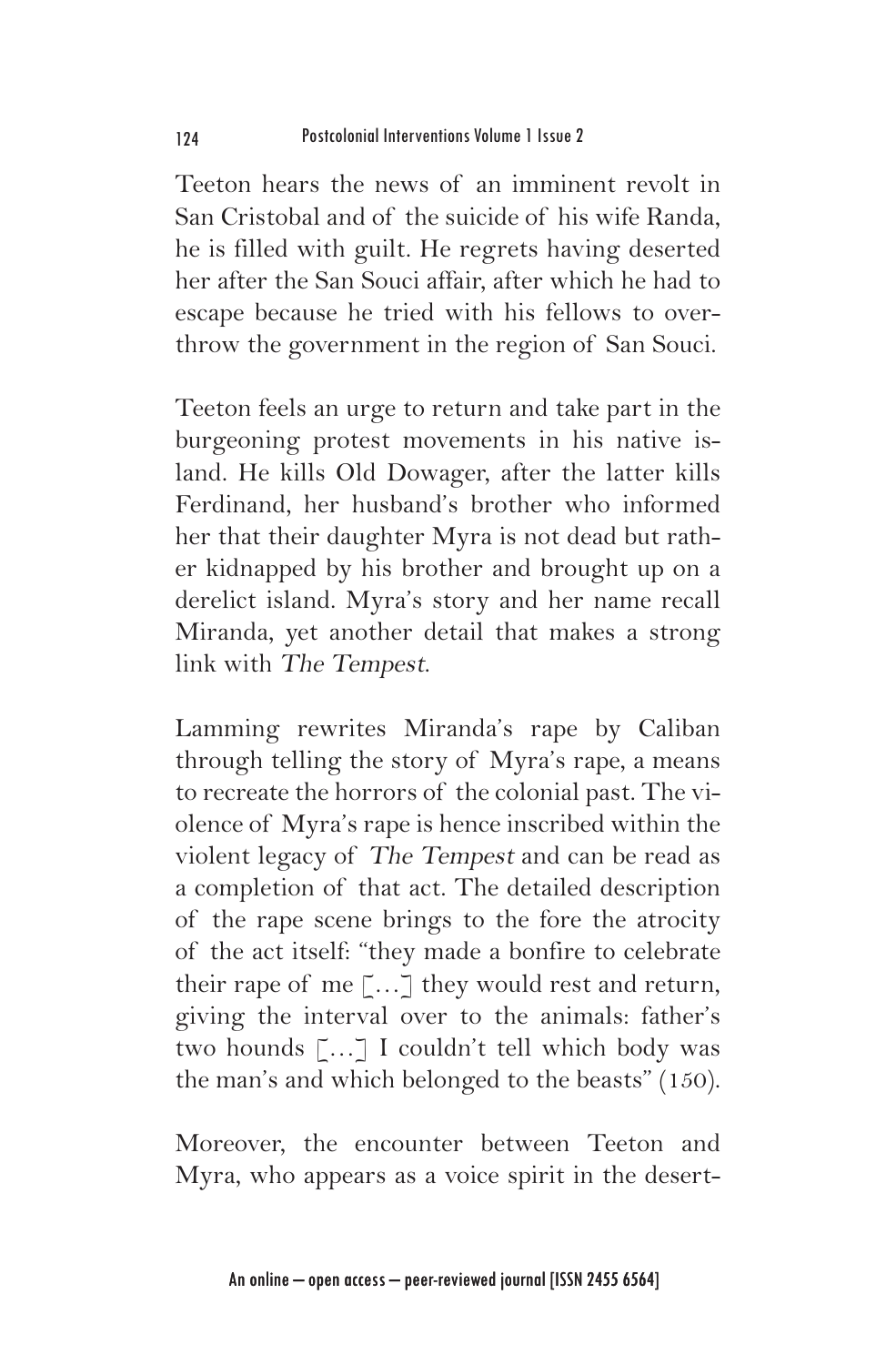ed heath, as Teeton recalls the Voodoo Ceremony voicing his inner wish to soak himself in the realm of ancestors and converse with the dead spirit of Randa, is a way to recreate the encounter between Caliban and Miranda. Lamming uses it to re-establish the connection with the African cultural heritage and hence celebrate Africa. Indeed, Lamming incorporated elements of African cultural remnants in the Caribbean as a way to retrieve a lost heritage, revive the memory of the past and raise an awareness of African connection. Stuart Hall argues that in concordance with the works of Négritude poets Aimé Césaire and Léoplold Senghor, and pan-Africanists, Caribbean writers are engaged in the rediscovery of Caribbean 'cultural identity' and in the recovery of the hidden or silenced key instances in the Caribbean history, namely the relation with Africa, the slave experience and the long history of fragmentation and rupture (qtd. in Williams 392-403).

The use of the Voodoo Ceremony in Water with Berries shows that the African heritage is present and that to establish a connection with the realm of ancestors is a prerequisite for self- understanding and survival in the midst of an alien space. In Pleasures of Exile, Lamming describes the Voodoo Ceremony or the Ceremony of the Souls, a Haitian ceremony, in which spirit possession is a significant moment, as one where: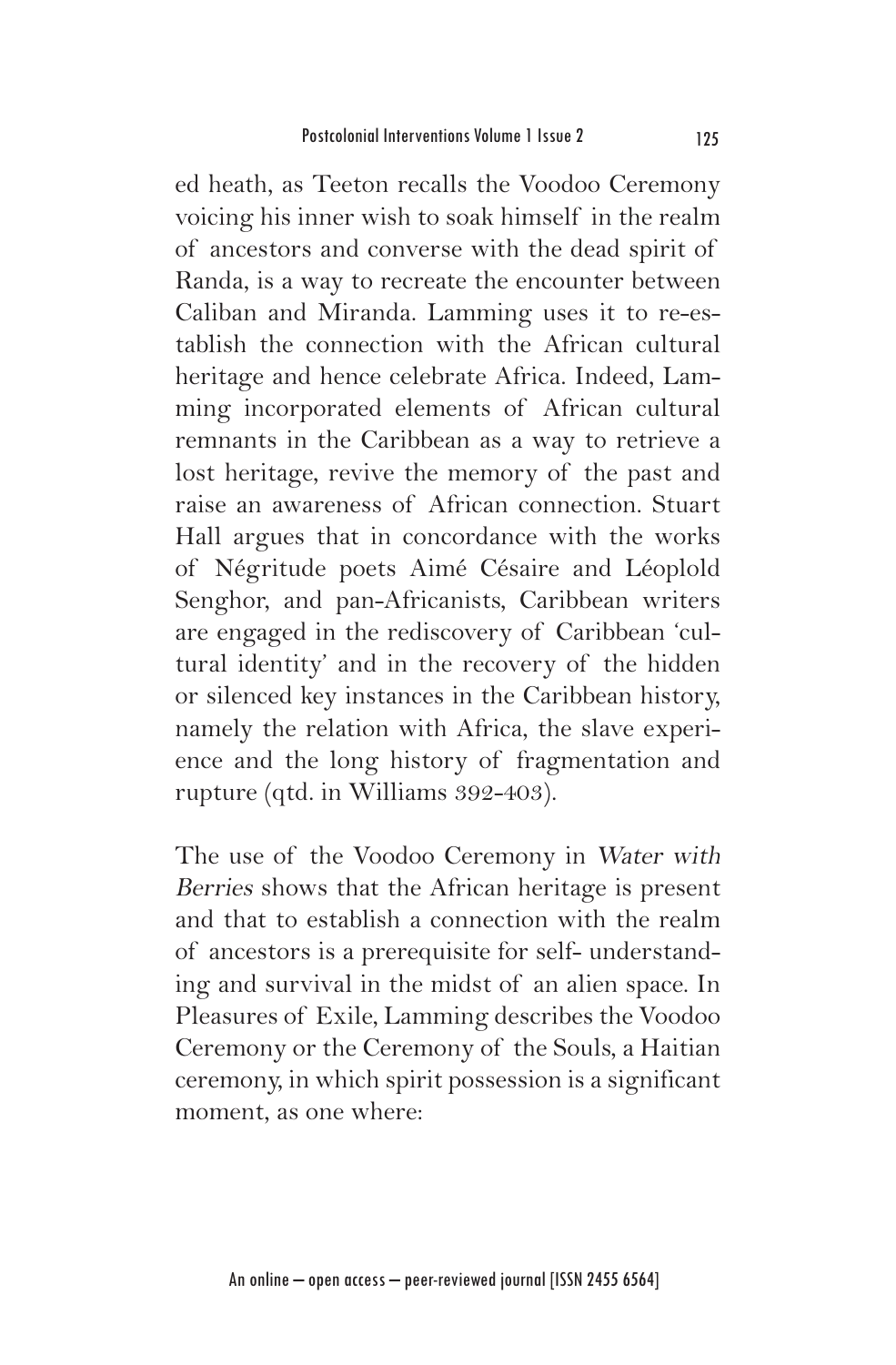The celebrants are mainly relatives of the deceased who, ever since their death, have been locked in Water. It is the duty of the dead to return […] to speak, since their release from that purgatory of Water cannot be realised until they have filled the contract which this ceremony symbolises. The dead need to speak […] The living demand to hear whether there is any need for forgiveness, for redemption… those alive and those now dead […] are interested in their future (9).

As Voodoo Ceremony contains elements of African beliefs, its enactment is thus a way to ensure the survival of African cultural heritage. It is endowed with a symbolic dimension clearly hinted at through the overlapping of the present, past and future. The confrontation of the living with the dead represents a conjunction of moments. Lamming construes this very conjunction as a medium whereby reconciliation and transformation could be attained. (King et al 64)

Indeed, the Ceremony of the Souls is used in relation to the dialectic of domination and liberation from the legacy of the past. It is invoked in relation to the theme of imprisonment in, and liberation from, the past, thus bringing into play the function of memory in recovering one's roots. At different points in the narrative, the three exiles voice out their tug of war between the desire to forget and leave behind the fragments of the past and their feeling of imprisonment in the shadows of the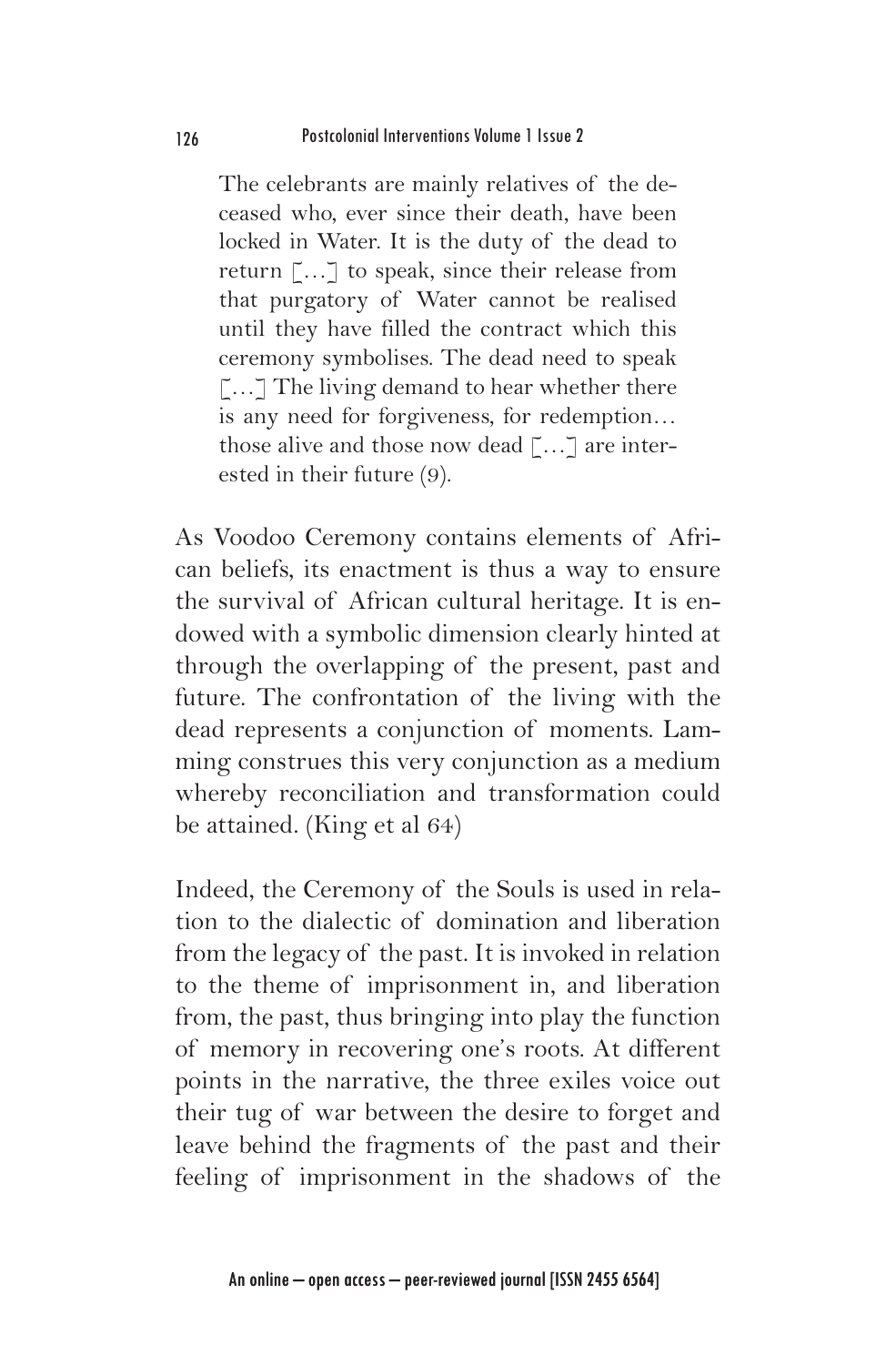past. For Teeton, for instance, exile could wipe neither his attachment to his home country nor his racial memory and the slave experience. As he puts it, "The island [is] a nerve his exile couldn't kill"  $(110)$  and "slave [is] the kind of bait which he want $\lceil s \rceil$  to bite" (94).

Cultural heritage is so important and precious that, though time has passed by, it has been safeguarded from oblivion. It is even present in the minds of those who took the path of immigration. It is deeply rooted in their souls, making them unable to distance or liberate themselves from its imprisoning power. Distance and space could not erase the power of the past which the main characters in Water With Berries have striven to detach themselves from. They cannot espouse the former coloniser's way of life and melt fully in a different culture. They therefore seek to "return" to their country of origin through establishing a connection with the cultural heritage they long left behind. In spite of the coloniser's endeavour to hybridise them and make them adopt his religion, educational system and way of life, their socio-cultural heritage functions as a shield against planned and forced acculturation. The migratory experience of the three artists in Berries turns into a constant struggle to recapture a lost sense of identity and place.

The Ceremony of the Souls is tightly linked to Lamming's concern to render the experience of exile in London and the West Indian artist's com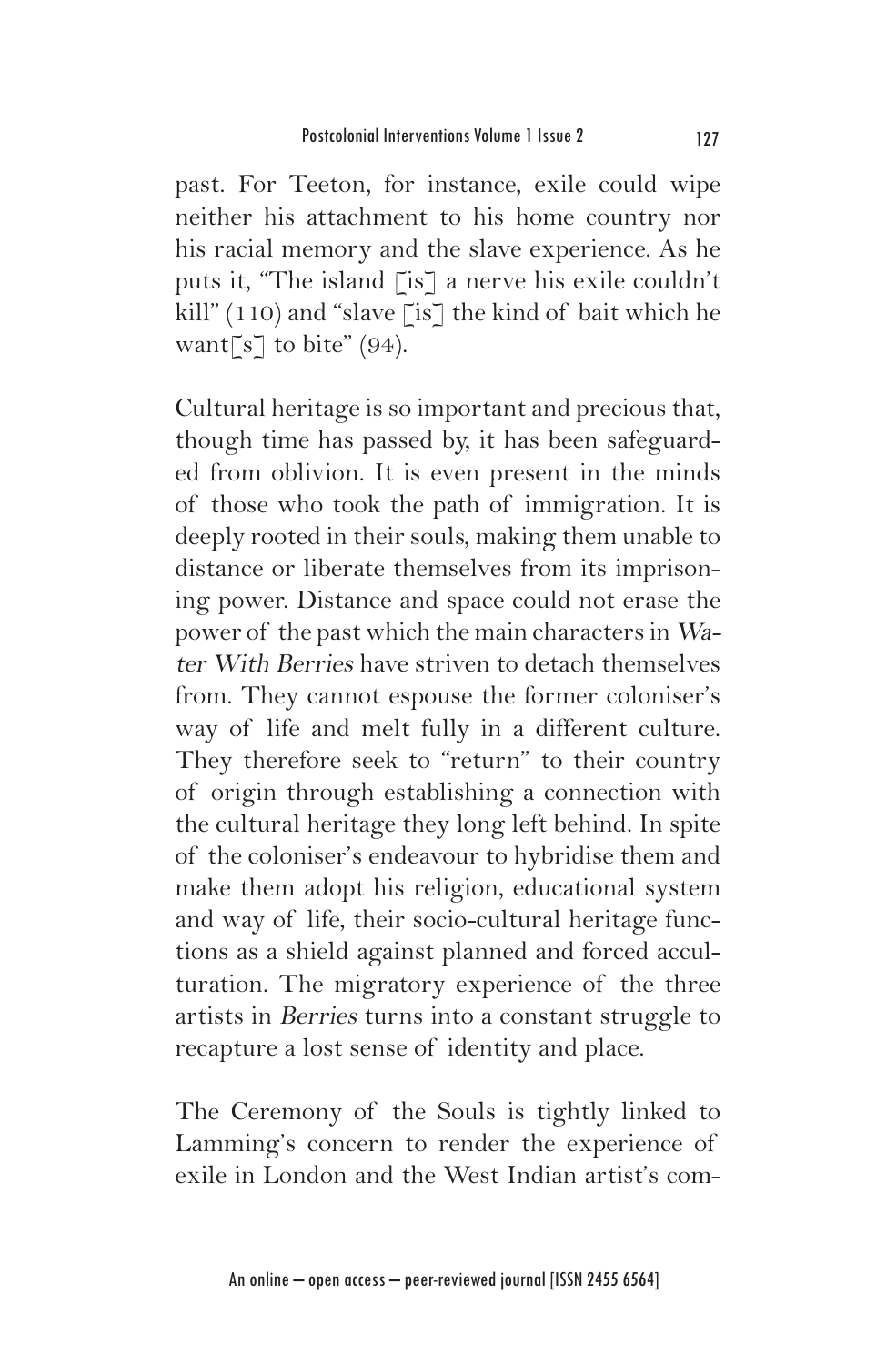plex quest for identity and self-comprehension. In one sense, it becomes a sort of voyage and a rite of passage from a state of loss and disorder to one of order and acceptance. It shows that liberation cannot be achieved simply by crossing borders but by achieving a full understanding and acceptance of one's past.

Indeed, through the character of Myra, a silent figure, Lamming sets the actions within the framework of the quest for identity. Myra's encounter with Teeton in the heath and her discovery of the world of the drums can be understood as a moment of liberation and a celebration of African heritage. It implies that the sole route towards harmony is the assembly of the fragmented parts of identity and the excavation of the suppressed elements of one's history, a prerequisite for liberation. Teeton's description of the Ceremony brings to the fore the force of liberation:

It's a family occasion [...] every eight years or so according to custom  $\lceil \dots \rceil$ the dead come forward [...] They speak about all the things that had never been said when they were alive […] Sometimes they argue all through the night. For hours.The living and the dead. It will go on until they reach a point of reconciliation. Then you know it's the end. The end of all complaint from the dead; the end of all retribution from the living. The dead depart and the relatives are free at last to go home(117-118).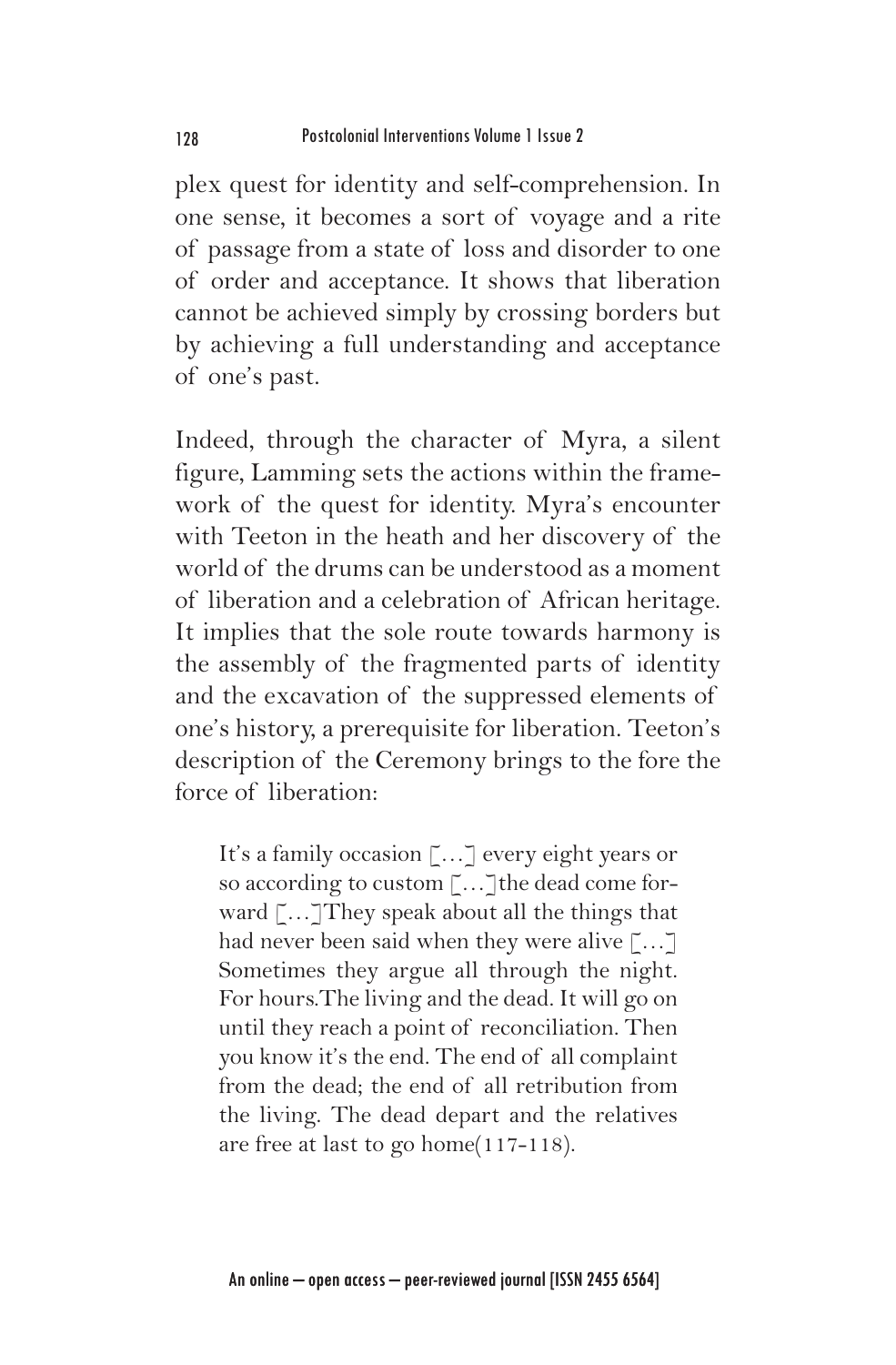Through Teeton's account of the ceremony, Myra relives the long history of slavery and oppression and seizes the rekindled racial memory. Her experience of spirit possession is hence a site of confrontation with the legacy of her past, translating her desire to comprehend her present situation and envisage her future. Phrases like "slave was a name of a unique predicament. Like time, it signified every kind of moment, grew echoes in every corner of his history" (94) recur throughout the narrative foregrounding the importance of awareness of one's past which Lamming posits as a key step towards liberation.

# Conclusion

Lamming's rewriting of The Tempest, which this paper attempted to explore through an analysis of the relationship between characters from different races, is to be contextualised within the dialectics of domination and liberation around which the novel is centred. It is closely related to the discourse of national liberation that marked West Indian culture in the neo-colonial and post-colonial era. The latter has had, whether directly or indirectly, a strong impact on Lamming's rendering of the Caliban-Prospero paradigm.

Its use as a paradigm of resistance in the narrative is an example of a wide variety of nationalist narratives in which the quest of identity is carried out and told from the vantage point of West Indian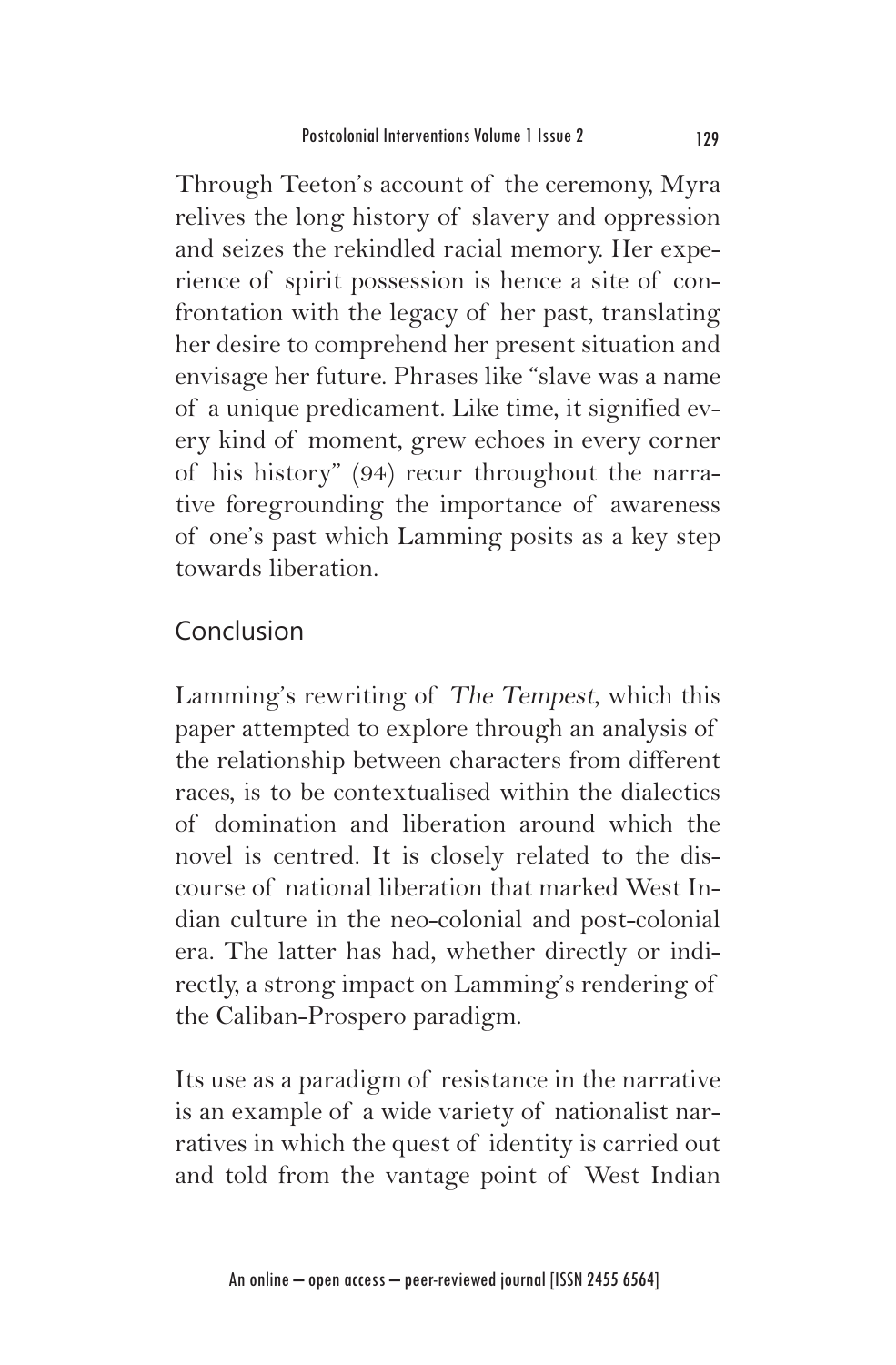protagonists. It is deeply anchored in the project of decolonization and is reminiscent of a discourse of liberation and assertion of identity which marked the 1950's- 1970's.

At the level of the narrative, the present, past and future overlap since the very representation of the present takes in the past predicament, in order to spell out an alternative future and articulate the possibility of transformation through the retrieval of culture. The liberating potential of the narrative resides in its success in mapping out the path to liberation and in expressing different models of liberation necessary to build up a culture of resistance.

Retrieving remnants of African culture through the Ceremony of the Souls exemplify the process of writing resistance in which the Caribbean novel is engaged. In this sense, writing becomes a journey, a quest for lost roots carried out at the level of memory. Language, the recovery of the past, the celebration of the community and folk culture are issues around which transformation is envisaged.

Language is used as a tool of resistance. The potential of resistance embedded in language is underlined in the Caliban-Prospero Model. Thus, Lamming falls within the continuum of writers who are engaged in a process of appropriating and transforming the English language to write back to Western Eurocentric discourse and produce anti-colonial narratives.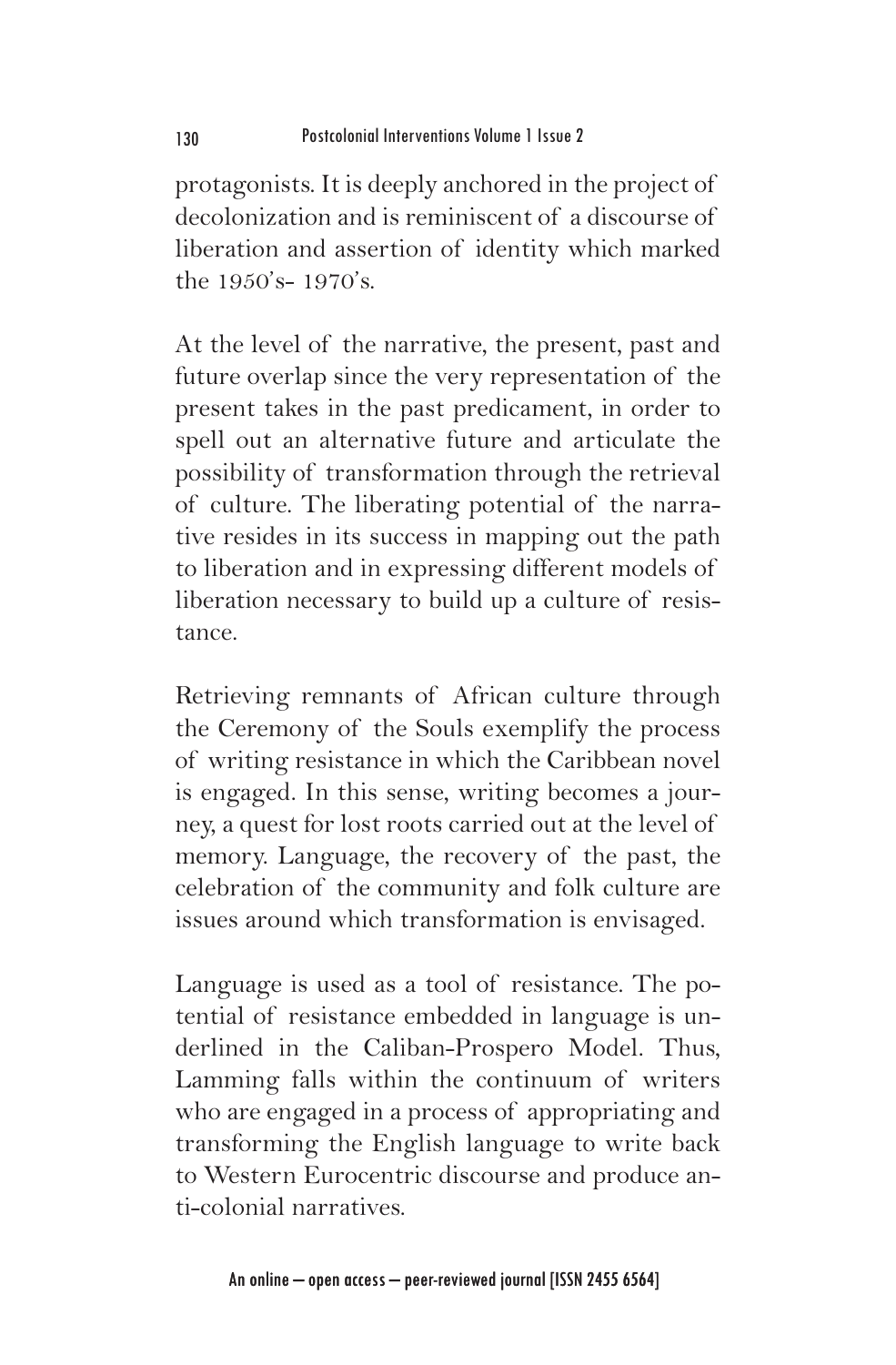By celebrating Africa, Lamming attempts to establish a connection between Africa and the Caribbean, thus shaping a new reality that involves acknowledging the presence of Africa in the Caribbean. The very act of remembering the predicament of the past is a way to construct the present out of the traumas of the past. The centrality of the function of memory in the narratives translates Lamming's concern to redefine the community, hence contributing to the project of forging the nation.

The need to re-establish connection with Africa is, for Lamming, an important component of the construction of Caribbean identity. It is through the Ceremony of the Souls that Lamming articulates his main premise that liberation is a construct, a by-product of personal experience gained through the journey into one's past; a necessary act to develop an awareness of one's self and one's present that is key to political action and the anti-colonial struggle.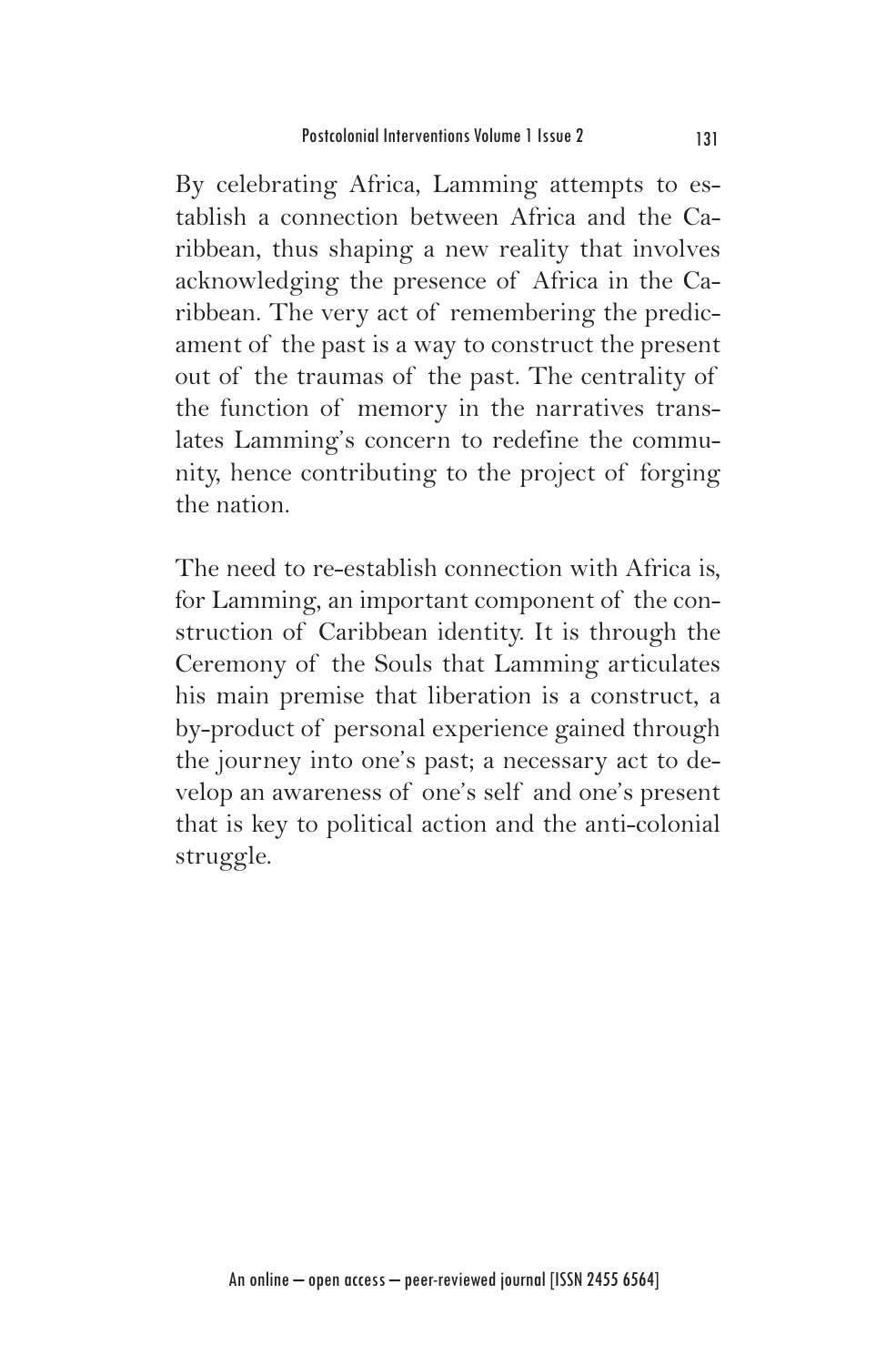#### Works Cited

- Anderson, Benedict. Imagined Communities: Reflections on the Origin and Spread of Nationalism. London: Verso, 1991. Print.
- Ashcroft, B. On Post-Colonial Futures: Transformations of Colonial Culture. London: Continuum, 2001.Print.
- Cartey, Wilfred. "Lamming and the Search for Freedom". New World Quarterly,3.1&2 (1966): 121-128. Print.
- Césaire, Aimé. Discourse on Colonialism. Trans. Joan Pinkham. New York: Monthly Review Press, 1979. Print.
- Chatterjee, Partha. The Nation and Its Fragments: Colonial and Post-Colonial Histories. New Jersey: Princeton University Press, 1993. Print.
- Cudjoe, S.R. Resistance and Caribbean Literature. Athens: Ohio University Press, 1980.
- Fanon, Frantz. The Wretched of the Earth. Trans. Constance Farrington. New York: Grove Press, 1965. Print.
- Jan Mohamed, Abdul R. Manichean Aesthetics: The Politics of Literature in Colonial Africa.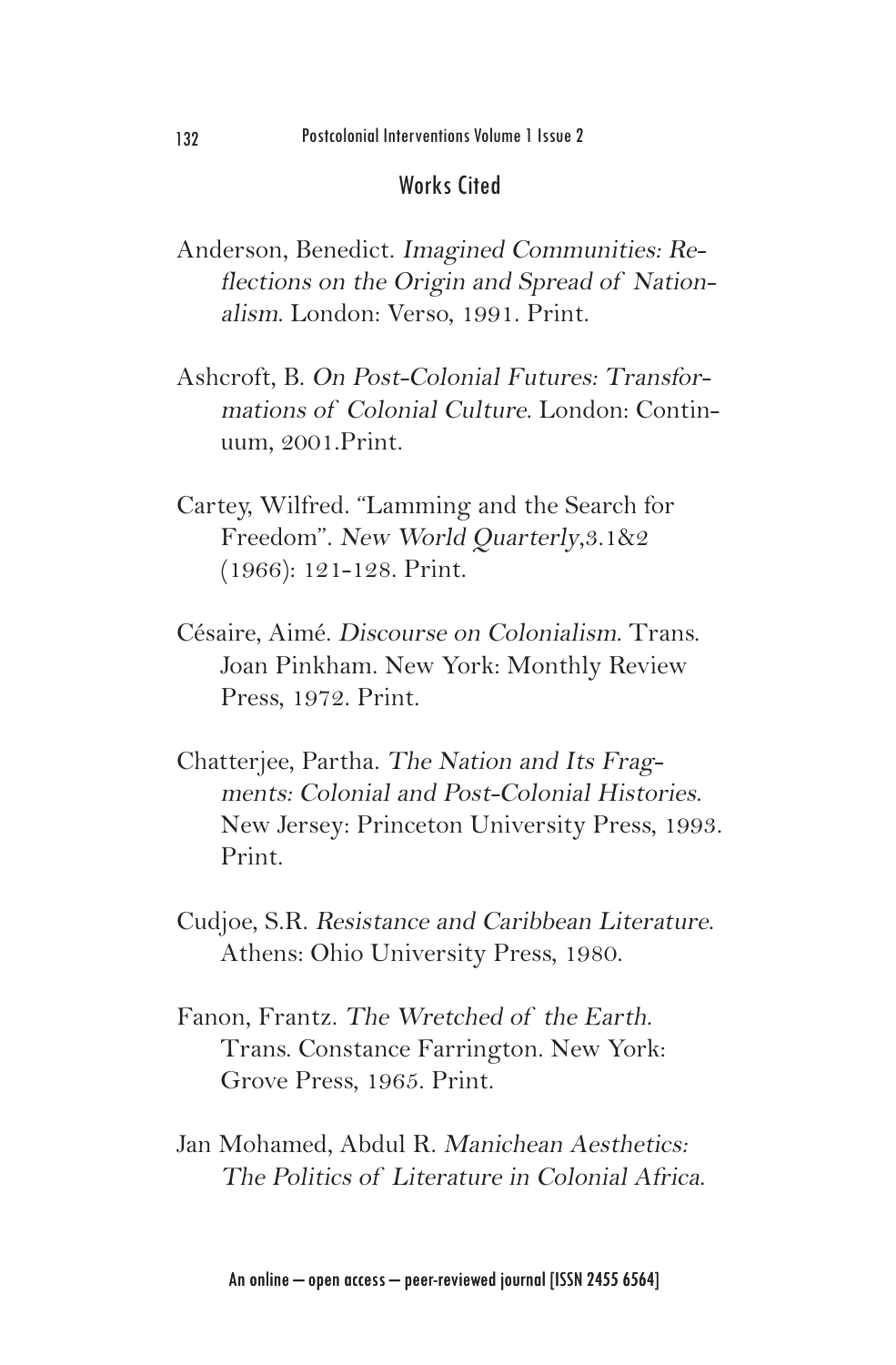Amherst: University of Massachusetts Press, 1983. Print.

- Joseph, Margaret Paul. Caliban in Exile: The Outsider in Caribbean Fiction. New York: Greenwood Press, 1992. Print.
- King, Russel, John Connel and Paul White, eds. Writing across World Literature and Migration. London: Routledge, 1995. Print.
- Lamming, George. The Pleasures of Exile. Ann Arbor: University of Michigan Press, 1991. Print.
- —. Water with Berries. London: Longman Caribbean, 1971. Print.
- Loomba, A. Colonialism/ Postcolonialism. London: Routledge, 1998. Print.
- Shakespeare, William. The Tempest. 1623. Ed. Godfrey Cave. London: Penguin, 1994. Print.
- Taylor, Patrick. The Narrative of Liberation: Perspectives on Afro-Caribbean Literature, Popular Culture and Politics. Ithaca: Cornell University Press, 1989. Print.
- Williams, P. and L. Chrisman, eds. Colonial Discourse and Postcolonial theory: A Reader. New York: Columbia University Press, 1994. Print.